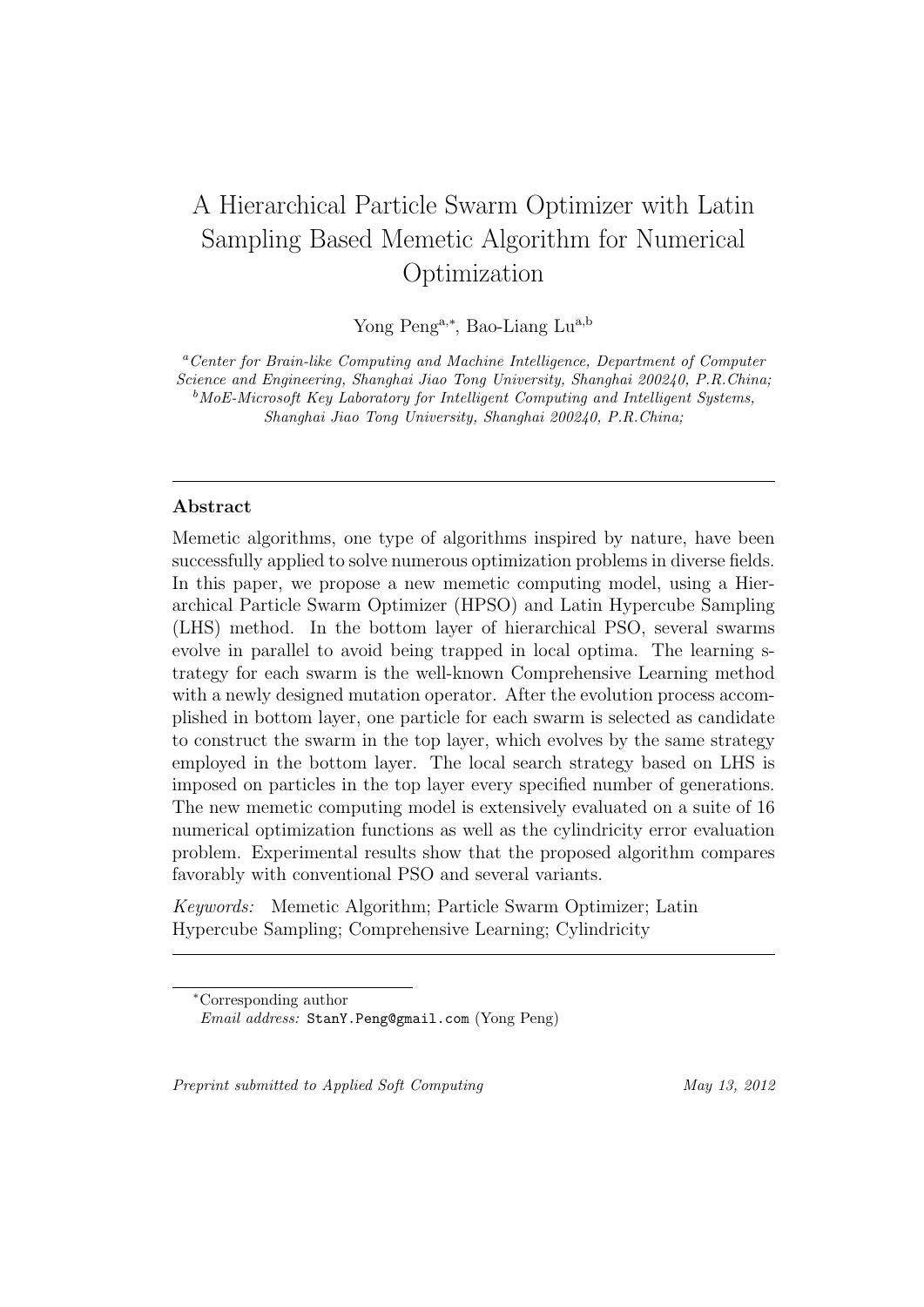### **1. Introduction**

Optimization has been a research hotspot for several decades. Many realworld optimization problems in engineering are becoming increasingly complicated, so optimization algorithms with high performance are needed [1, 2]. Unconstrained optimization problems can be formulated as *D*-dimensional optimization problems over continuous space

$$
min f(\mathbf{x}), \mathbf{x} = [x_1, x_2, \dots, x_D]
$$
\n(1)

Evolutionary algorithms, inspired by natural evolution, have been widely used as effective tools to solve optimization problems. One class of natural inspired algorithms are swarm intelligent algorithms. Particle swarm optimizer (PSO) [3, 4] has attracted attention in the academic and industrial community. Although PSO shares many similarities with evolutionary algorithms, the original PSO does not use the traditional evolution operators such as crossover and mutation. PSO draws on the swarm behavior of birds flocking where they search for food in a collaborative way. Each member, in the swarm, called a *particle*, represents a potential solution to the target problem and it adapts its search patterns by learning from its own experience and other members' experience. The particle is a point in the search space and it aims at finding the global optimum which is regarded as the location of food. Each particle has two attributes called *position* and *velocity* and its direction of flight is adjusted according to the experiences of the swarm. The swarm as a whole searches for the global optimum in D-dimensional feasibility space.

The PSO algorithm is easy to understand and implement, and has been proved to perform well on many optimization problems. However, it may easily get trapped in a local optimum for many reasons, such as the lack of diversity among particles and overlearning from the best particle found so far. To improve PSO's performance on complex numerical optimization problems, we propose a hierarchical PSO framework, in which several swarms evolve in parallel towards the global optimum and we design a new mutation operator to increase the diversity of swarms. After evolving for a specified number of generations, a Latin Hypercube Sampling method is used to execute the local search.

This paper is organized as follows. Section 2 introduces the original PSO and some variants. Section 3 describes the proposed hierarchical PSO with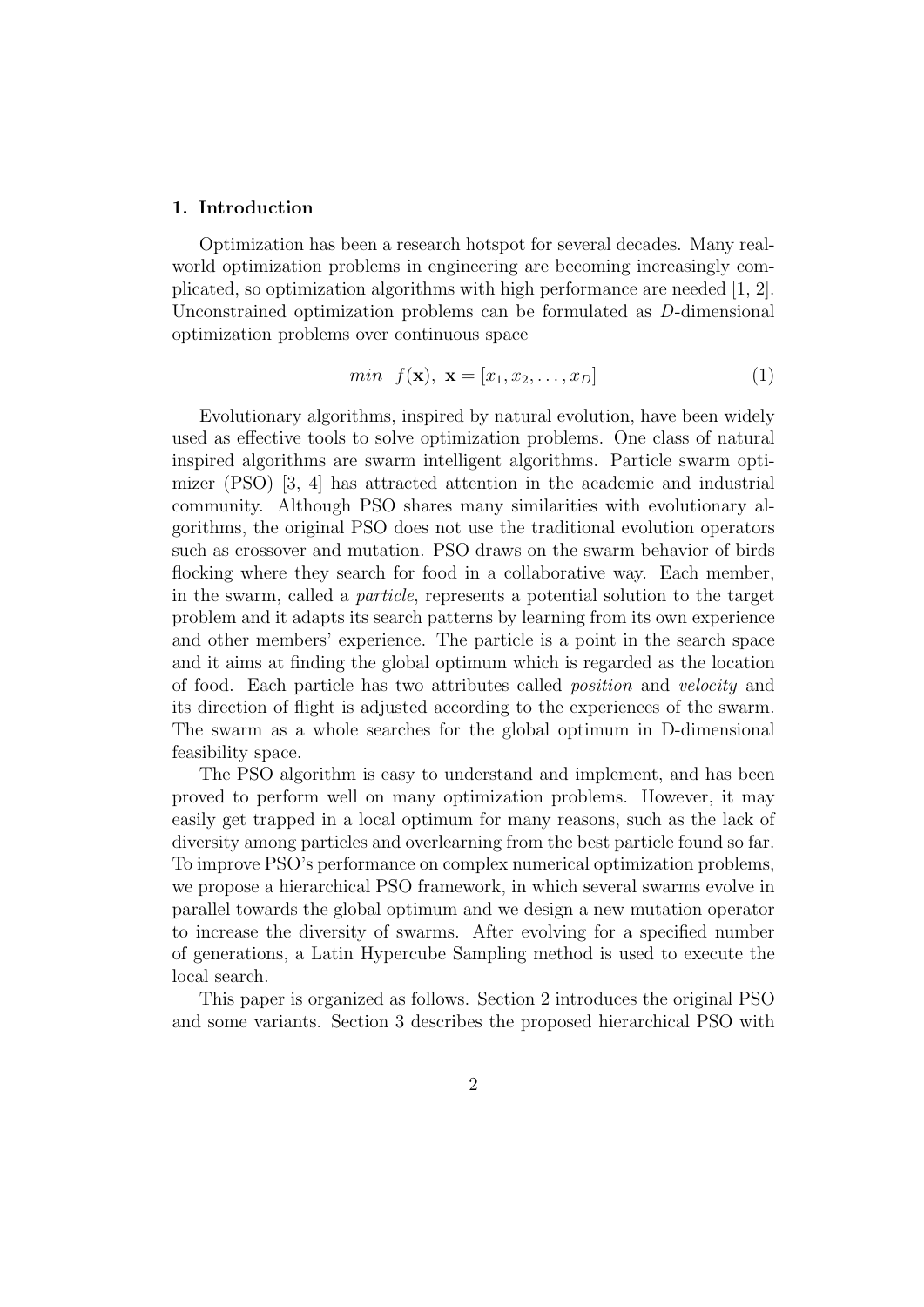Latin sampling based memetic algorithm, including four subsections: hierarchical PSO framework, mutation strategy, Latin Hypercube Sampling based local search strategy and the overall framework of the proposed memetic algorithm. Section 4 gives the experimental results, describes the related parameter tuning process and compares the performance of the proposed algorithm on a suite of test problems to that of other PSO variants. Section 5 gives conclusions and describes future work.

## **2. Particle Swarm Optimizers**

#### *2.1. Original PSO*

PSO is a stochastic optimization algorithm which simulates swarm behavior. The individuals move over a specified *D*-dimensional feasible space. As in a the genetic algorithm, the particles in PSO are initialized with random velocities and positions. The algorithm adaptively updates the velocity and position of each particle in the swarm by learning from the good experiences. In the original PSO [3], the velocity  $V_i^d$  and position  $X_i^d$  of the *d*th dimension of the *i*th particle are updated as follows.

$$
V_i^d := V_i^d + c_1 \cdot rand1_i^d \cdot (pbest_i^d - X_i^d) + c_2 \cdot rand2_i^d \cdot (gbest^d - X_i^d) \tag{2}
$$

$$
X_i^d := X_i^d + V_i^d \tag{3}
$$

where  $X_i = (X_i^1, X_i^2, \dots, X_i^D)$  is the position of the *i*th particle and  $V_i =$  $(V_i^1, V_i^2, \ldots, V_i^D)$  represents velocity of particle *i*, **pbest**<sub>*i*</sub></sub> = (*pbest*<sup>1</sup><sub>*i*</sub>, *pbest*<sup>2</sup><sub>*i*</sub>,  $\dots$ ,  $pbest_i^D$  is the best previous position yielding the best fitness value for the *i*th particle, **gbest** =  $(gbest^1, gbest^2, \ldots, gbest^D)$  is the best position found so far over the whole swarm,  $c_1$  and  $c_2$  are the acceleration constants, reflecting the weighting of stochastic acceleration terms that pull each particle towards *pbest* and *gbest* positions, respectively. *rand*<sup>1</sup><sup>*d*</sup> and *rand*<sup>2</sup><sup>*d*</sup> are two random numbers in the range  $[0,1]$ .

A particle's velocity on each dimension is confined to a maximum magnitude  $V_{max}$ . If  $|V_i^d|$  exceeds a pre-specified positive constant value  $V_{max}^d$ , then the velocity on the dimension is assigned to  $sign(|V_i^d|)V_{max}^d$ .

The framework of the original PSO is shown in algorithm 1. From the flow of the iterative process, we can find that each particle flies to the global best particle in the swarm; this leads to a severe drawback of overlearning from the best particle. Consequently, the diversity of the whole swarm will drop down dramatically. If the best particle does not share the same niche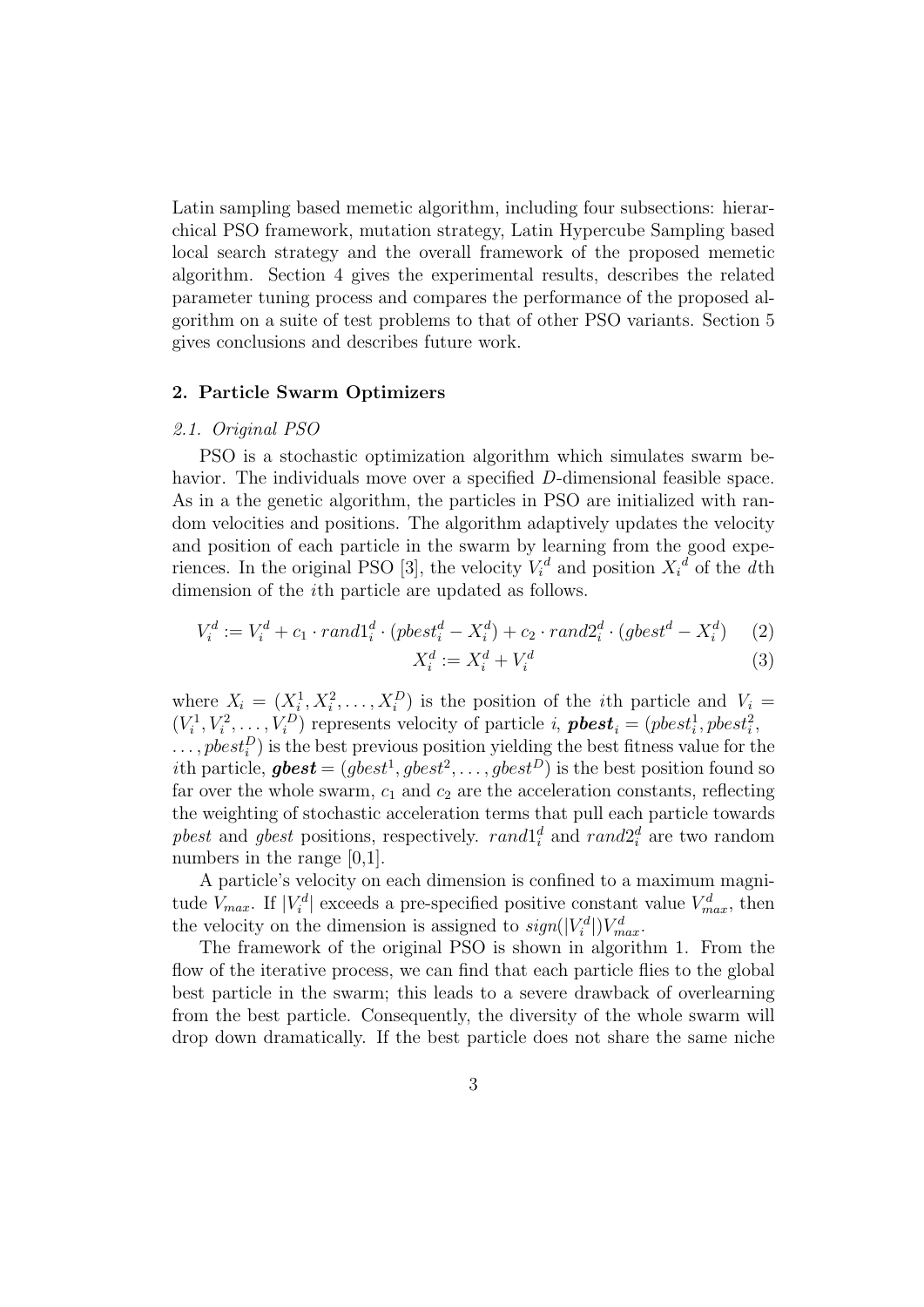## **Algorithm 1** Original Particle Swarm Optimizer

//Initialize swarm S **for** *i* := 1 *to swarmsize* **do for**  $d := 1$  *to*  $D$  **do**  $V_i^d := rand[V_{min}, V_{max}]$ ;  $X_i^d := rand[X_{min}, X_{max}]$ ; **end for end for** Compute the fitness value of each particle  $F = (f_1, f_2, \ldots, f_{ps})$ ; Set the  $\boldsymbol{pbest} = (pbest_1, pbest_2, \ldots, pbest_{ps})$  and the *gbest*; Set the acceleration constants  $c_1$  and  $c_2$ ; Set the iteration counter  $t:=0$ ; **while**  $t \leq Gen$  **do for** *i* := 1 *to swarmsize* **do for**  $d := 1$  *to*  $D$  **do** //Update the velocity  $V_i^d$  of particle  $X_i$  using Eq.2  $V_i^d := V_i^d + c_1 \cdot rand1_i^d \cdot (pbest_i^d - X_i^d) + c_2 \cdot rand2_i^d \cdot (gbest^d - X_i^d);$ //Update the position  $X_i^d$  of particle  $X_i$  using Eq.3  $X_i^d := X_i^d + V_i^d;$ **end for** Evaluate the fitness value  $f_i$  of the new particle  $X_i$ ; **if** *f<sup>i</sup>* is better than the fitness value of *pbest<sup>i</sup>* **then** Set *X<sup>i</sup>* to be *pbest<sup>i</sup>* ; **end if if** *f<sup>i</sup>* is better than the fitness value of *gbest* **then** Set *X<sup>i</sup>* to be *gbest*; **end if end for if** termination condition is met **then** break; **else**  $t := t + 1;$ **end if end while**

with the global optimum, the particles may easily get trapped in a local optimum. Since PSO's introduction in 1995, many researchers have worked on improving its performance in various ways and many more effective variants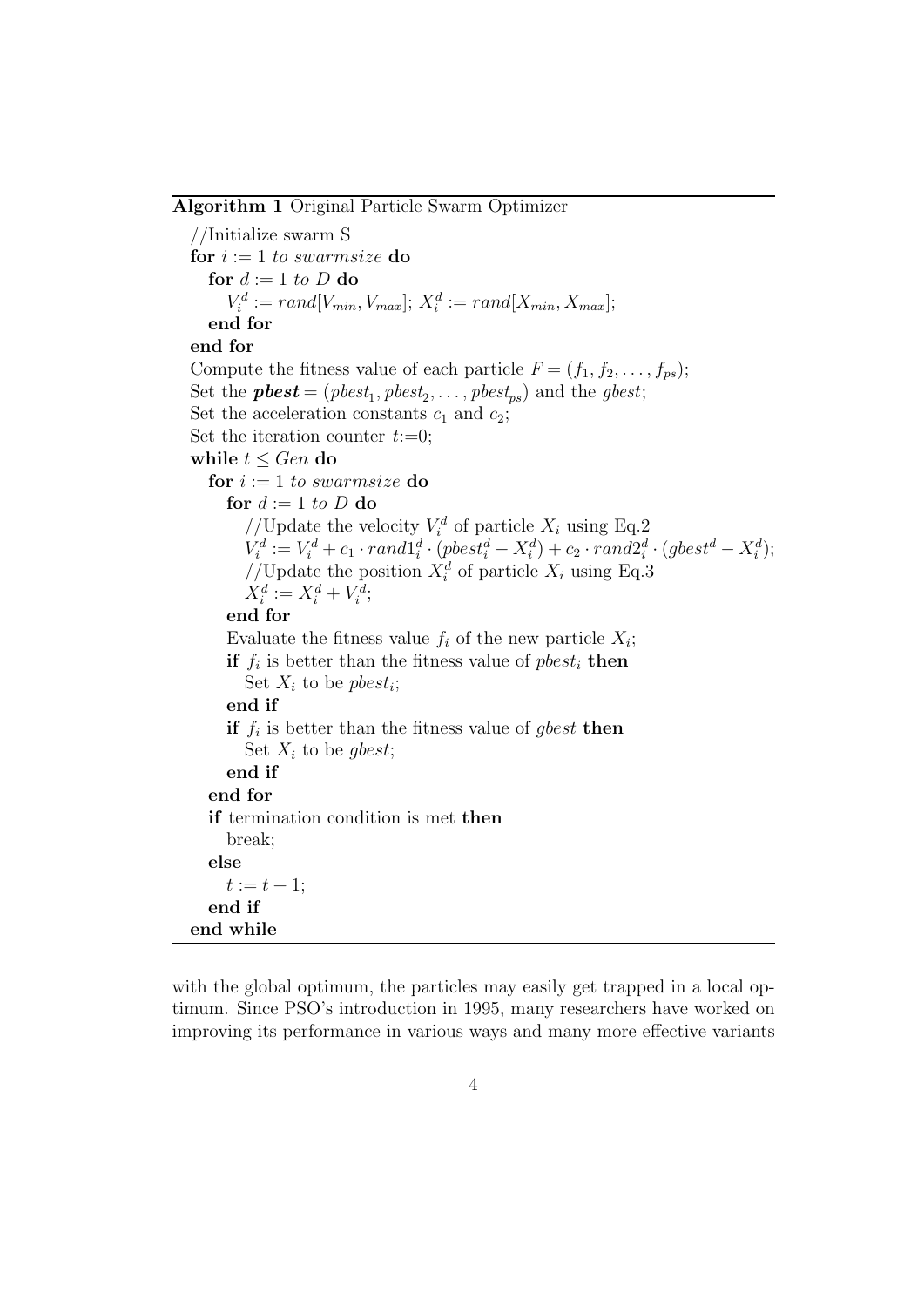have been proposed; these will be discussed in next subsection.

## *2.2. Some Variants of PSO*

This section gives a brief survey of several PSO variants proposed in recent years. Shi and Eberhart [5] introduced inertia weight *w* into the original PSO algorithm, so the criterion for updating the velocity was changed to

$$
V_i^d := w \cdot V_i^d + c_1 \cdot rand1_i^d \cdot (pbest_i^d - X_i^d) + c_2 \cdot rand2_i^d \cdot (gbest^d - X_i^d). \tag{4}
$$

They indicated that the inertia weight plays an important role in balancing the global and local search abilities; a large inertia weight encourages global search while a small inertia weight encourages local search. Based on this idea, the inertia weight is usually set to decrease linearly over iterations.

Different types of topologies have been designed to improve PSO's performance in solving different optimization problems. Kennedy [6, 7] claimed that PSO with a small neighborhood might perform better on complex problems, while PSO with large neighborhood would perform better on simple problems. Suganthan [8] defined the neighborhood of a particle as the several nearest particles in each iteration so that a dynamic neighborhood is computationally intensive. Jian et al. [9] examined several neighborhood topologies. The unified PSO (UPSO) proposed by Parsopoulos and Vrahatis [10] combined the global version and local version of the original PSO. Meddes and Kennedy [11] used all the neighbors of the particle to update the velocity instead of the *pbest* and the *gbest*. The neighbors of each particle were selected based on its fitness value and the size of neighborhood. Peram et al. [12] proposed the fitness-distance-ratio-based PSO (FDR-PSO). When updating each velocity dimension, the FDR-PSO algorithm selects one other particle *nbest*, which has a higher fitness value and is nearer to the particle being updated. In Comprehensive Learning PSO (CLPSO)[13], the velocity of each dimension is influenced by *pbest* of every other particle, which increases the diversity of the swarm for multimodal optimization problems. In [14], several subswarms were used to coevolve with each other. The entire population was shuffled at periodic stages and subswarms were reassigned. Yang et al.[15] developed a hierarchical clustering method to partition the original swarm into several subswarms, which locate and track multiple optima in dynamic environments. Wang et al. [16] proposed a memetic algorithm based on a particle swarm optimizer with a ring-shaped topology; later, he improved his algorithm by partitioning particles in the ring-shaped topology structure into several species which can update information in parallel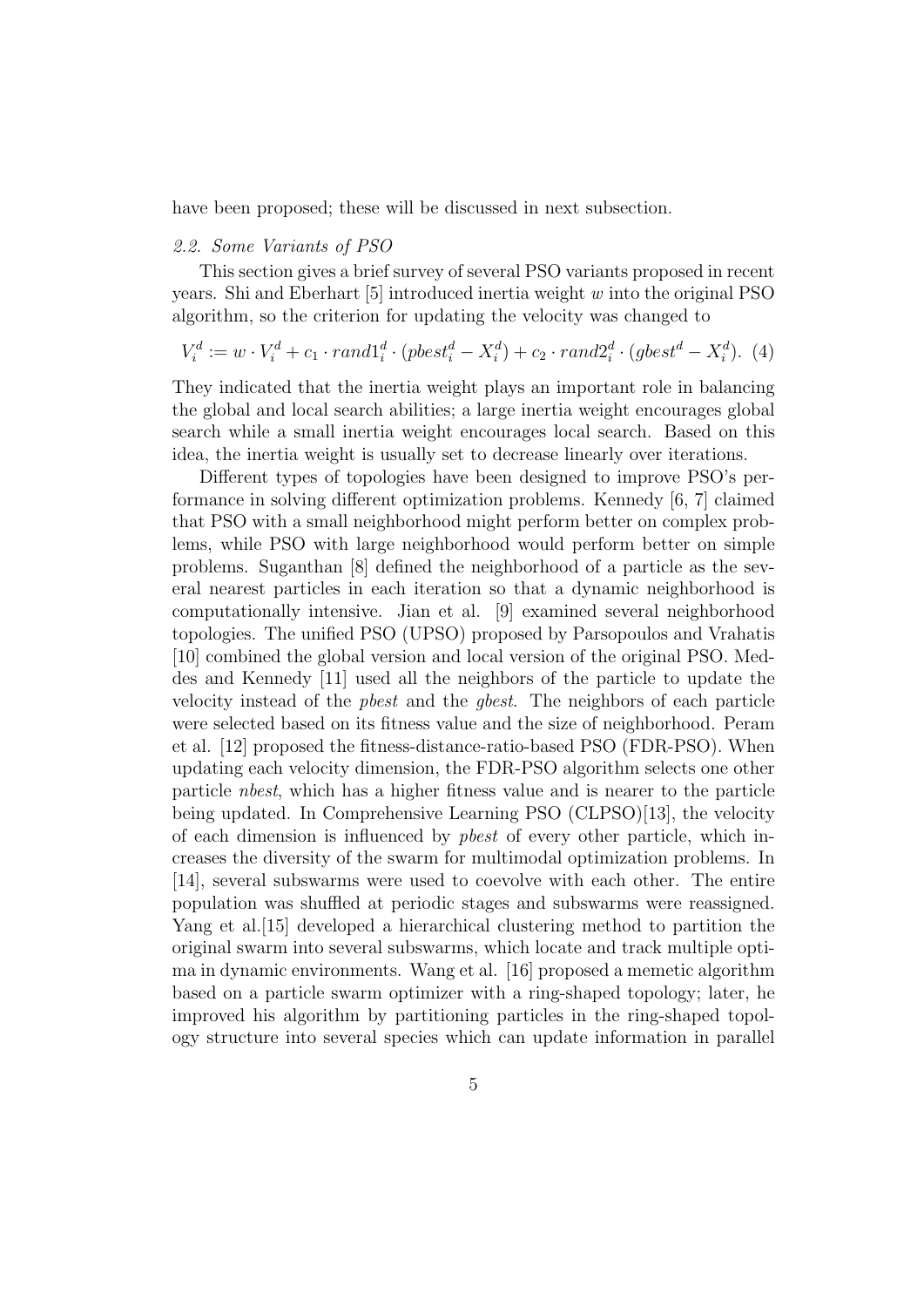[17]. Chen [18] proposed a two-layer PSO (TLPSO) for unconstrained optimization problems, where each subswarm was made to evolve based on the original PSO.

Although the original PSO does not use the traditional evolution operators such as crossover and mutation, researchers introduced some other search techniques including evolutionary operators into PSO to improve its performance. Evolutionary operators such as crossover, mutation and selection were used in [19, 20, 21]. In [22], deflection, stretching and repulsion techniques are used to find as many minima as possible by preventing particles from moving to a previously discovered minimal region. Cooperative PSO (CPSO-H)[23] uses one-dimensional swarms to search each dimension separately. In recent years, many advanced operators have been introduced to improve PSO's performance. Ling et al. [24] employed a wavelet-theorybased mutation operation to enhance PSO in exploring the solution space more effectively. Zhao [25] proposed a perturbed PSO (pPSO) algorithm which introduced the perturbed global best to deal with the problem of premature convergence and diversity maintenance within the swarm. Gao et al. [26] incorporated the Henon map based mutation operator, which divided the mutation operator into global and local mutation operators; this enabled the particles to have a stronger exploration ability and fast convergence rate.

Although many variants of PSO have been proposed, all of which enhance the performance of original PSO to some extent, the effectiveness of these variants in dealing with diverse problems with different characteristics is still unsatisfying. For example, CLPSO's performance on ill-conditioned problems is poor and an algorithm [27] with high convergence speed is prone to shrink towards local optima. So taking measures including model structure, velocity updating strategy, and the hybrid operators simultaneously according to the particles' behavior to improve its performance may be a feasible path to get a satisfactory result over diverse numerical optimization problems.

# **3. The Proposed Memetic Algorithm**

In this section, we introduce the proposed memetic algorithm in detail; it is based on a hierarchical PSO framework and some search techniques including a local search strategy called the Latin hypercube sampling method and a hybrid mutation strategy.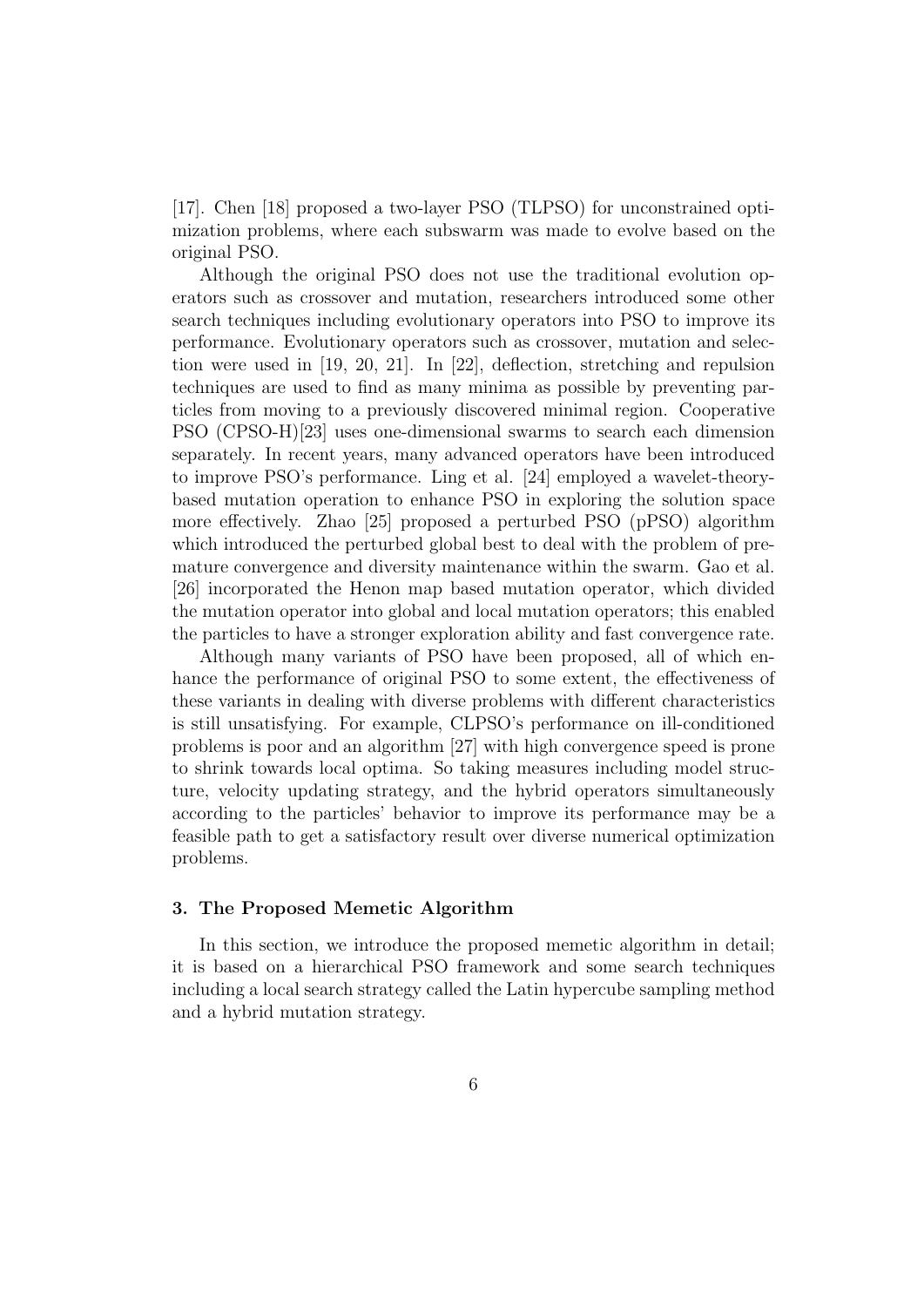# *3.1. The hierarchical Particle Swarm Optimizer*

There are two versions of PSO, global and local, according to the approach of choosing *gbest*. In the global version, each particle can be influenced by the particle with best fitness in the whole swarm, which causes all the particles to move and converge quickly on one optimum point in the search space. By contrast, the local version only allows a particle to be influenced by the best fitness particle from its neighborhood, which makes the algorithm exhibit a good exploration capacity because the population can slowly converge to the optimal space. Recently, many algorithms have been proposed to partition the population into several subswarms based on Euclidean distance [28], fitness value [29] and some other metrics [15, 17]. These subswarms are different definitions of the neighborhood, and each particle can only interact with particles in its neighborhood to avoid converging too fast. Obviously, computing the Euclidean distance is time-consuming when the dimension is high; individuals with similar fitness values which are prone to be classified into the same group may be in different niches. And the species formation method [17] is complicated and partially depends on the distance of particles.



Figure 1: The architecture of two-layer hierarchical PSO.

Here, we propose a two-layer hierarchical PSO model. There are *M* swarms in the bottom layer with *N* particles in each swarm and only one swarm in the top layer. Fig.1 gives the architecture of the hierarchical PSO. For each swarm in the bottom layer, particles move towards the optimum based on the comprehensive learning method [13] described below, which is a typical local version of PSO. After each iteration, *M* swarms in the bottom layer will generate *M* best particles which will stand chances into the top layer. So in the top layer, the number of particles is identical to the number of swarms in the bottom layer and they are trained by comprehensive learning as well.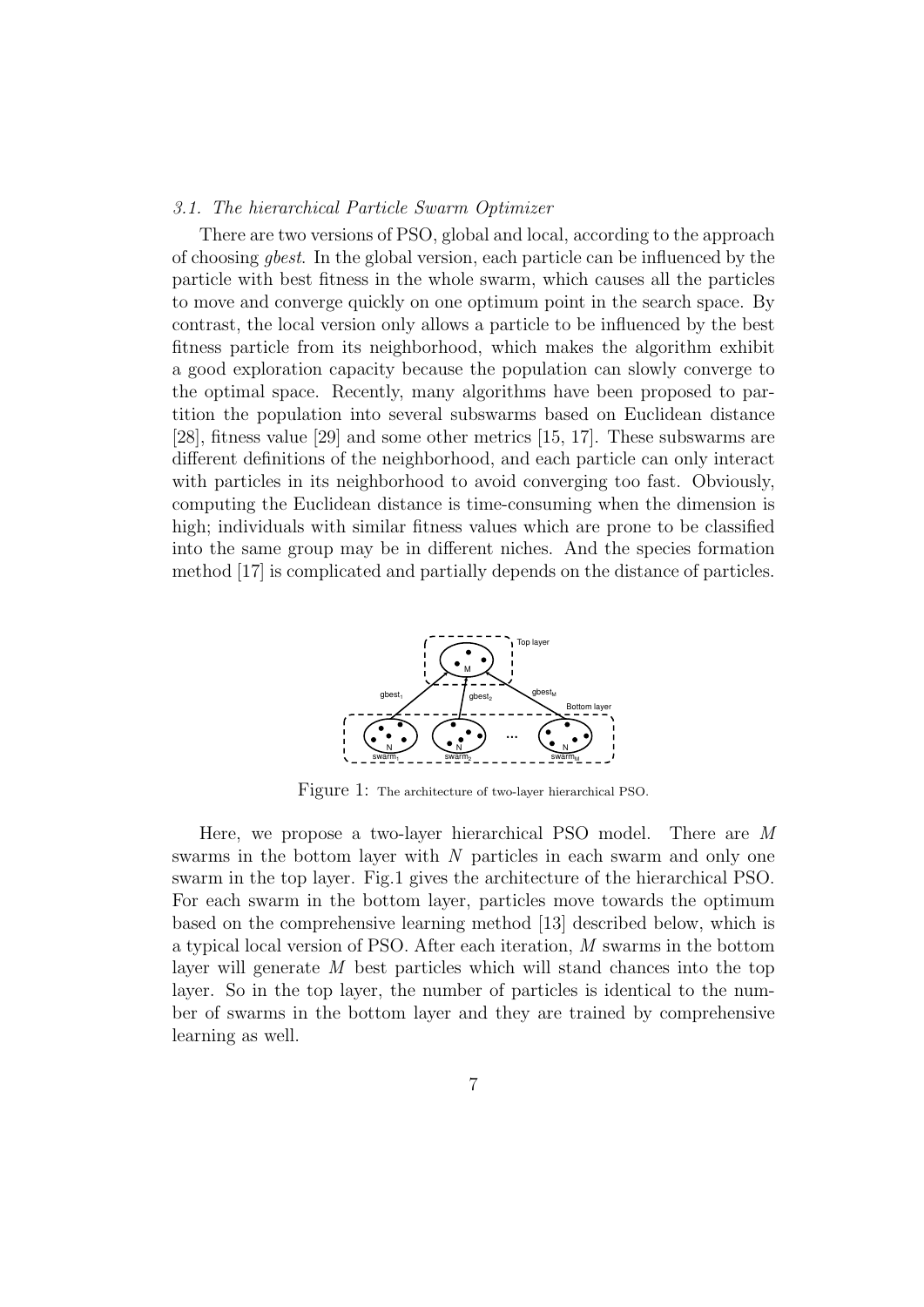The reasons for the selecting hierarchical PSO can be stated as follows. First, several swarms evolving in parallel can have a good chance to reach the global optimum even if some of them stagnate in local optima. Second, the swarms are generated randomly which saves time in computing the neighborhood based on Euclidean distance. Though simple, this approach might be effective. For this model, the movement of particles in the bottom layer is similar to the local search and the movement of particles in the top layer is similar to the global search. The best particle in the top layer can influence particles in the bottom layer indirectly so that the speed of convergence will slow down. So this model can work for both exploitation and exploration simultaneously.

The comprehensive learning method [13] used to train particles in the hierarchical PSO modal, is specifically designed for complex multimodal problems. Simply speaking, CLPSO designs a set of exemplars  $pbest_{fi(d)}^d$  for each particle to update its velocity instead of the traditional *pbest* and *gbest*, which enlarges the search scope and enhances the performance of local search. Algorithm 2 gives the flow of the comprehensive learning method.

## *3.2. Mutation Strategy*

Most variants of PSO adopt strategies to update the old velocity vector based on the particles in neighborhood, so they have difficulty in adapting quickly to the different optimization stages of ill-conditioned problems. In this subsection, we propose a new mutation operator, inspired by the mutation operation in Differential Evolution (DE) [30]. It updates the particles' positions based on the differential information and the *pbest*. The mutation operator can be formulated as

$$
X_i^d := c \cdot (X_k^d - X_j^d) + c \cdot (pbest_i^d - X_i^d); c \sim N(0.5, 0.2); \tag{5}
$$

where  $X_k^d$  and  $X_j^d$  are the *d*th variables of two randomly selected other particles,  $N(0.5,0.2)$  represents the Gaussian distribution with mean 0.5 and standard deviation 0.2.

We carry out the mutation operation after updating the *pbest* and *gbest* in both the bottom layer and the top layer based on the probability *Pm* except the best particle in each swarm. This operator will generate a disturbance when particles' position are close to local optima.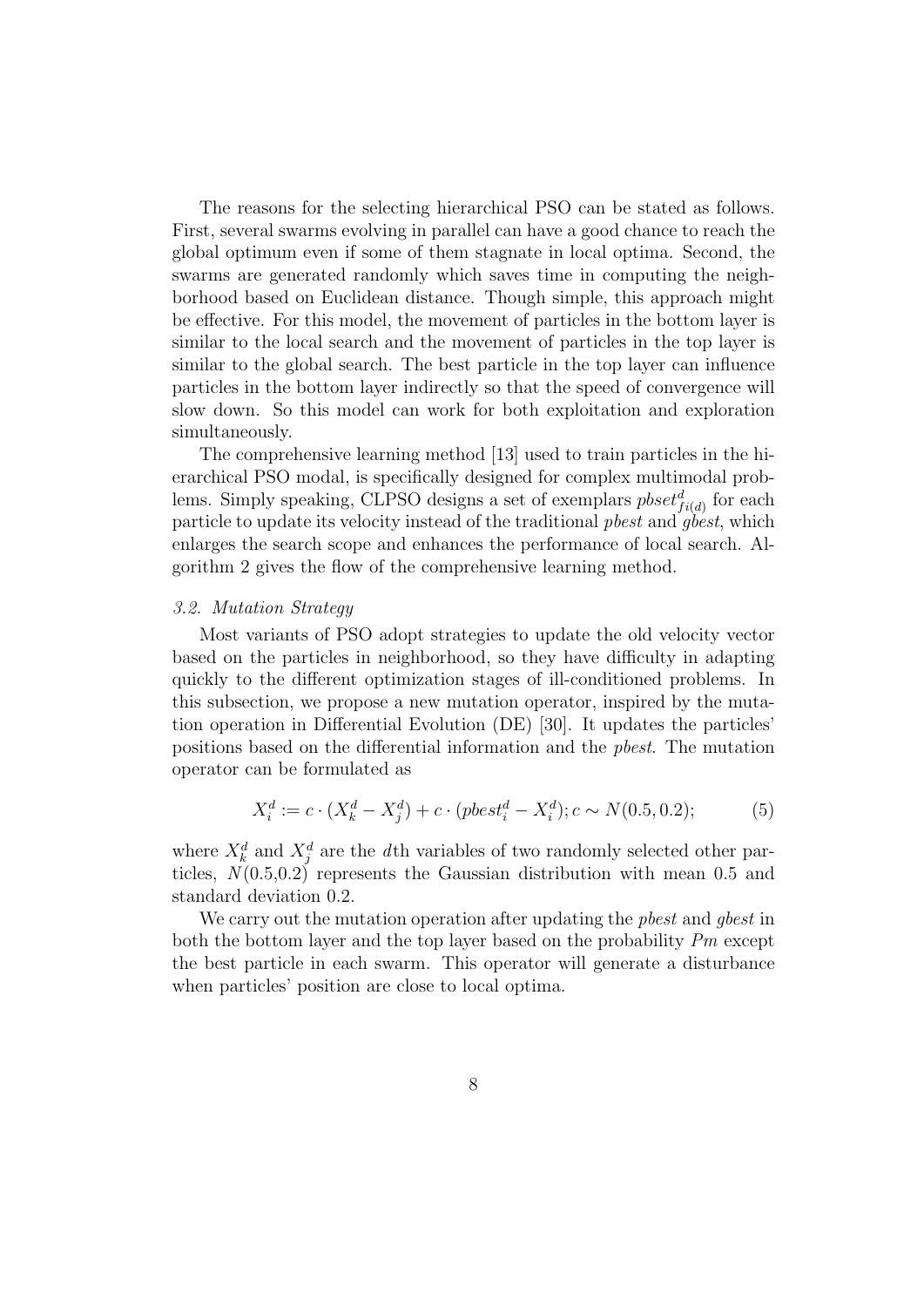**Algorithm 2** Comprehensive Learning PSO

Initialize the swarm;  $V_{max} := 0.25 \cdot (X_{max} - X_{min}); w_0 := 0.9, w_1 := 0.2;$ **for**  $k := 1$  *to Gen* **do**  $w(k) := \frac{(w_0 - w_1) \cdot (Gen - k)}{Gen};$ **if**  $Mod(k,10) == 1$  **then for** *i* := 1 *to swarmsize* **do**  $rc := random( D );\,\, a_i := zeros( 1,D );\,\, b_i := zeros( 1,D );$  $a_i(rc(1:m)) := 1; b_i = \lceil rand(1, D) - 1 + Pc \rceil;$  $f_i := \lceil rand(1, D) \cdot swarmsize \rceil;$ **end for end if for** *i* := 1 *to swarmsize* **do for**  $d := 1$  *to*  $D$  **do**  $\textbf{if} \,\, a_i^d == 1 \,\, \textbf{then}$  $V_i^d := w_k \cdot V_i^d + rand() \cdot (gbest_d - V_i^d);$  $\textbf{else if } b_i^d == 1 \textbf{ then}$  $V_i^d := w_k \cdot V_i^d + rand() \cdot (pbest_{fi(d)}^d - V_i^d);$ **else**  $V_i^d := w_k \cdot V_i^d + rand() \cdot (pbest_i^d - V_i^d);$ **end if**  $V_i^d := min(V_{max}^d, max(-V_{max}^d, V_i^d));$  $X_i^d := X_i^d + V_i^d;$ **end for if** for each *d*,  $X_i^d \in [X_{min}, X_{max}]$  **then** Calculate the fitness value of  $X_i$ ; Update *pbest* and *gbest*; **end if end for** Stop if the termination condition is met; **end for**

#### *3.3. Local Search Based on Latin Sampling*

Latin Hypercube Sampling, which was proposed by Mckay [31], is a stratified sampling approach. This paper employs this sampling method to exploit the excellent subspace which has been found at present. Suppose that *V* is a hypercube with dimension *n*, of which each dimension  $x^i$  is denoted as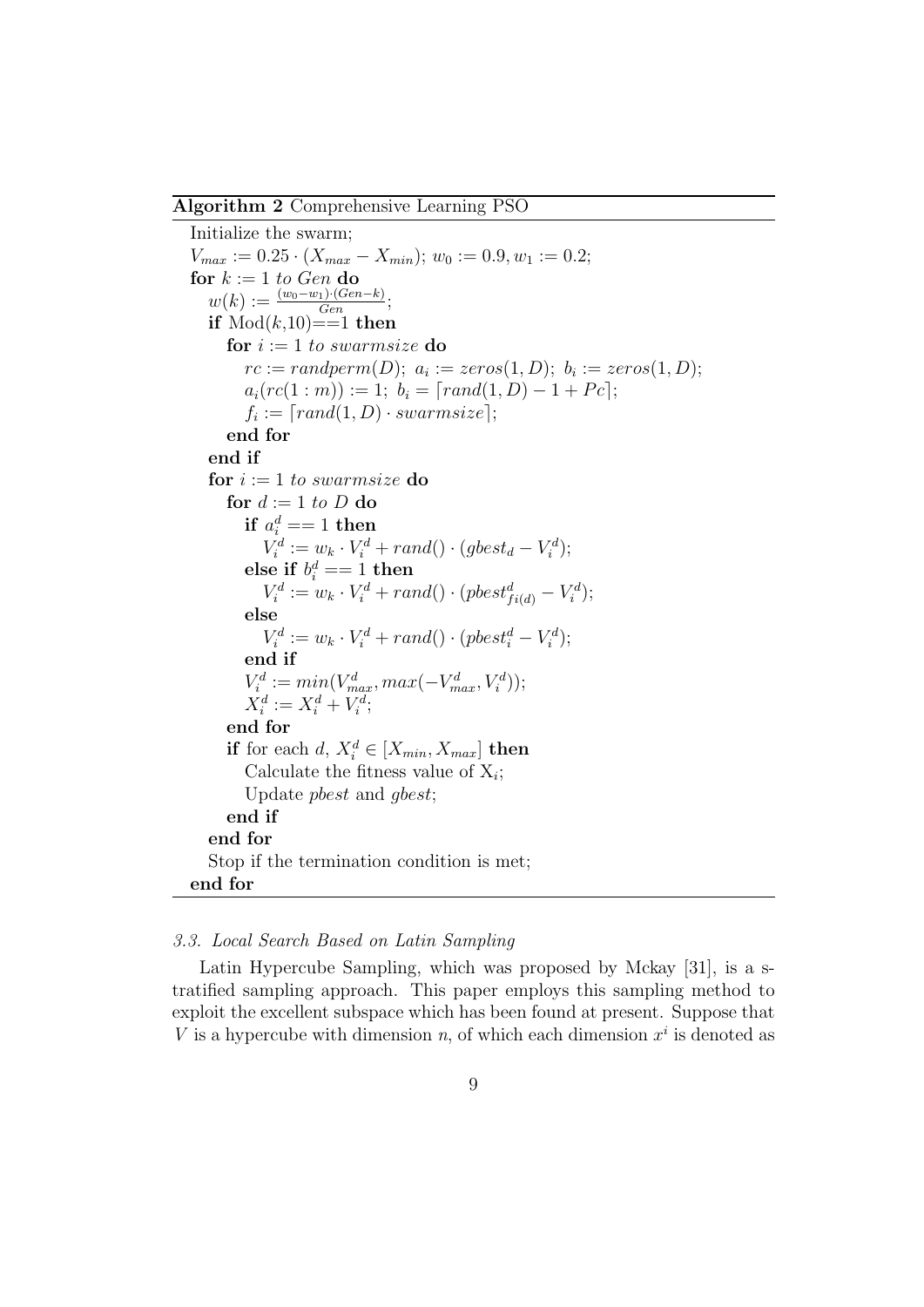$[x_i^i, x_u^i](i = 1, 2, \ldots, n, x_i^i$  and  $x_u^i$  are the lower bound and the upper bound of dimension *i*, respectively.), then the algorithm of generating *H* samples in this hypercube *V* is algorithm 3.

# **Algorithm 3** Latin Sampling Process in Hypercube

**step1**: Determine the sampling scale *H* ;

**step2**: Partition the interval  $[x_l^i, x_u^i]$  of each dimension into  $H+1$  equivalent subintervals, that is

$$
x_1^i = x_0^i < x_1^i < x_2^i < \ldots < x_j^i < x_{j+1}^i < \ldots < x_H^i = x_u^i \tag{6}
$$

and as a result, the original hypercube is partitioned into  $H<sup>n</sup>$  small sub hypercubes.

**step3**: Generate a  $H * n$  matrix (termed the sampling matrix, denoted as *A*), each column of which is a random arrangement of array  $[1, 2, \ldots, H]$ ;

**step4**: Each row of the sampling matrix *A* is a selected hypercube, and the *H* samples will be produced randomly from each selected hypercube.

Here, a simple instance is provided to demonstrate the Latin Sampling Process in detail. If the dimension of the hypercube is two and the sampling scale is eight, then a satisfactory sampling matrix *A* is formed.

$$
A = \left[ \begin{array}{cccccc} 8 & 3 & 6 & 7 & 5 & 1 & 2 & 4 \\ 6 & 1 & 5 & 3 & 7 & 2 & 8 & 4 \end{array} \right]^T
$$
 (7)

and the corresponding samples in the hypercube is showed in Fig.2.



Figure 2: Latin Hypercube Sampling in 2 Dimensional Space.

Latin hypercube sampling can be viewed as a space-filling design, which means that one and only one sample is selected in each row or column of each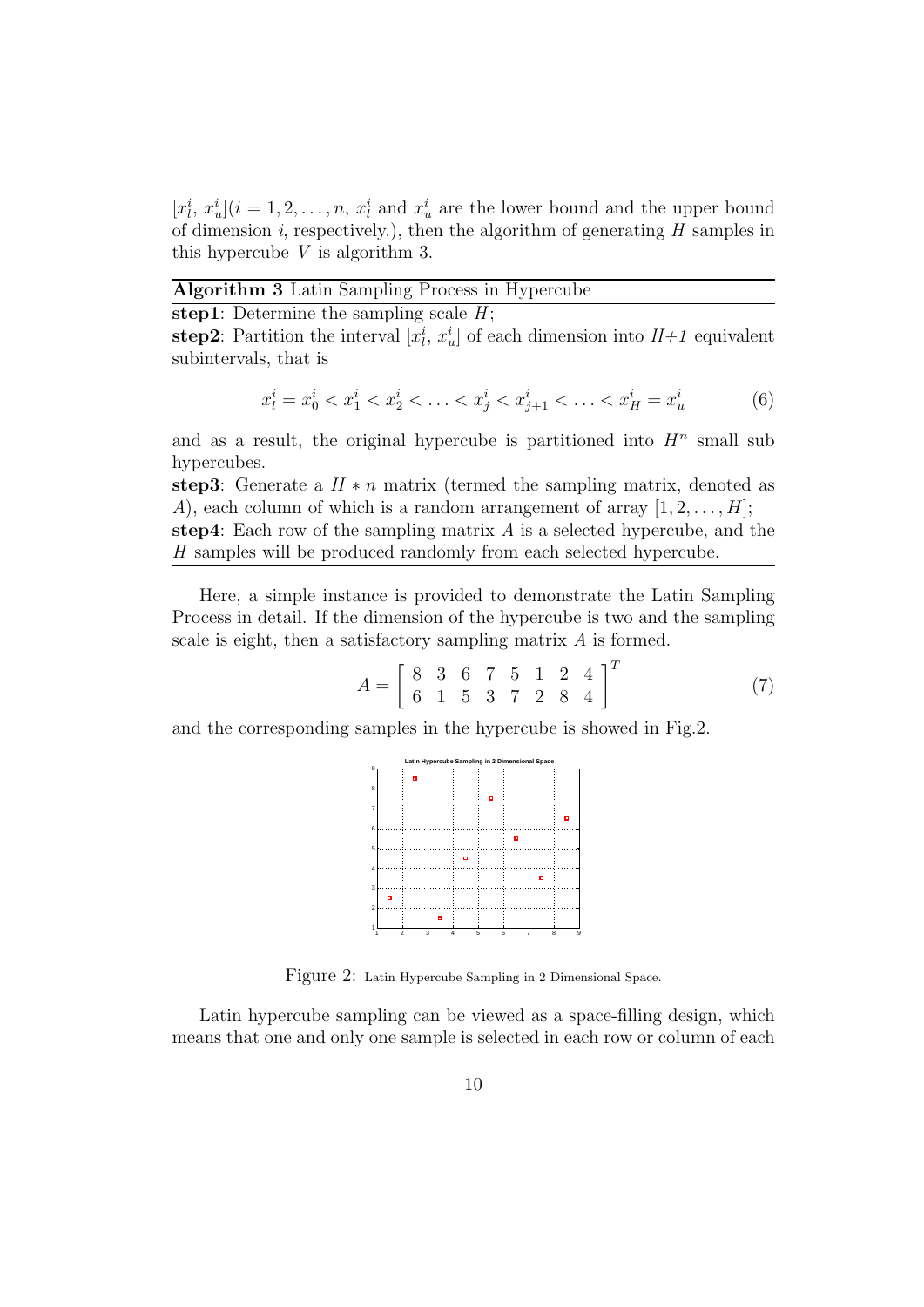sub hypercube. So the samples generated by Latin sampling are distributed uniformly in the hypercube space and this helps maintain the diversity of population.

# *3.4. The Proposed Memetic Algorithm*

In this section, we introduce the hierarchical PSO with Latin hypercube sampling based memetic algorithm (MA-HPSOL) as whole. Algorithm 4 gives the overall framework of the proposed algorithm.

| Algorithm 4 The Proposed Memetic Algorithm (MA-HPSOL)                                     |
|-------------------------------------------------------------------------------------------|
| Set parameters needed in the algorithm;                                                   |
| Initialize the swarms in the bottom layer;                                                |
| Update the <i>phest<sub>bottom</sub></i> and <i>ghest<sub>bottom</sub></i> in each swarm; |
| Initialize the swarm in the top layer according to $gbest_{bottom}$ ;                     |
| Update the <i>phest<sub>top</sub></i> and <i>gbest<sub>top</sub></i> ;                    |
| for $t := 1$ to Gen do                                                                    |
| //learning process of the bottom layer                                                    |
| Swarms' learning based on Comprehensive Learning;                                         |
| Update the $pbest_{bottom}$ and $gbest_{bottom}$ in each swarm;                           |
| Perform mutation operation except for the best particle in each swarm;                    |
| //Information passing from bottom layer to top layer                                      |
| Mix gbest <sub>bottomi</sub> with particles in the top layer( $i := 1$ to M);             |
| Select $M$ particles from the mixed groups to form the swarm in the top                   |
| layer;                                                                                    |
| //learning process of the top layer                                                       |
| Swarm's learning based on Comprehensive Learning;                                         |
| Update the $pbest_{top}$ and $gbest_{top}$ ;                                              |
| Perform mutation operation except the best particle;                                      |
| $//$ local search                                                                         |
| if $Mod(t, 10) == 0$ then                                                                 |
| Perform Latin Hypercube Sampling based local search;                                      |
| Update $gbest_{top}$ if any particle is superior to it;                                   |
| end if                                                                                    |
| Stop if termination condition is met;                                                     |
| $t := t + 1;$                                                                             |
| end for                                                                                   |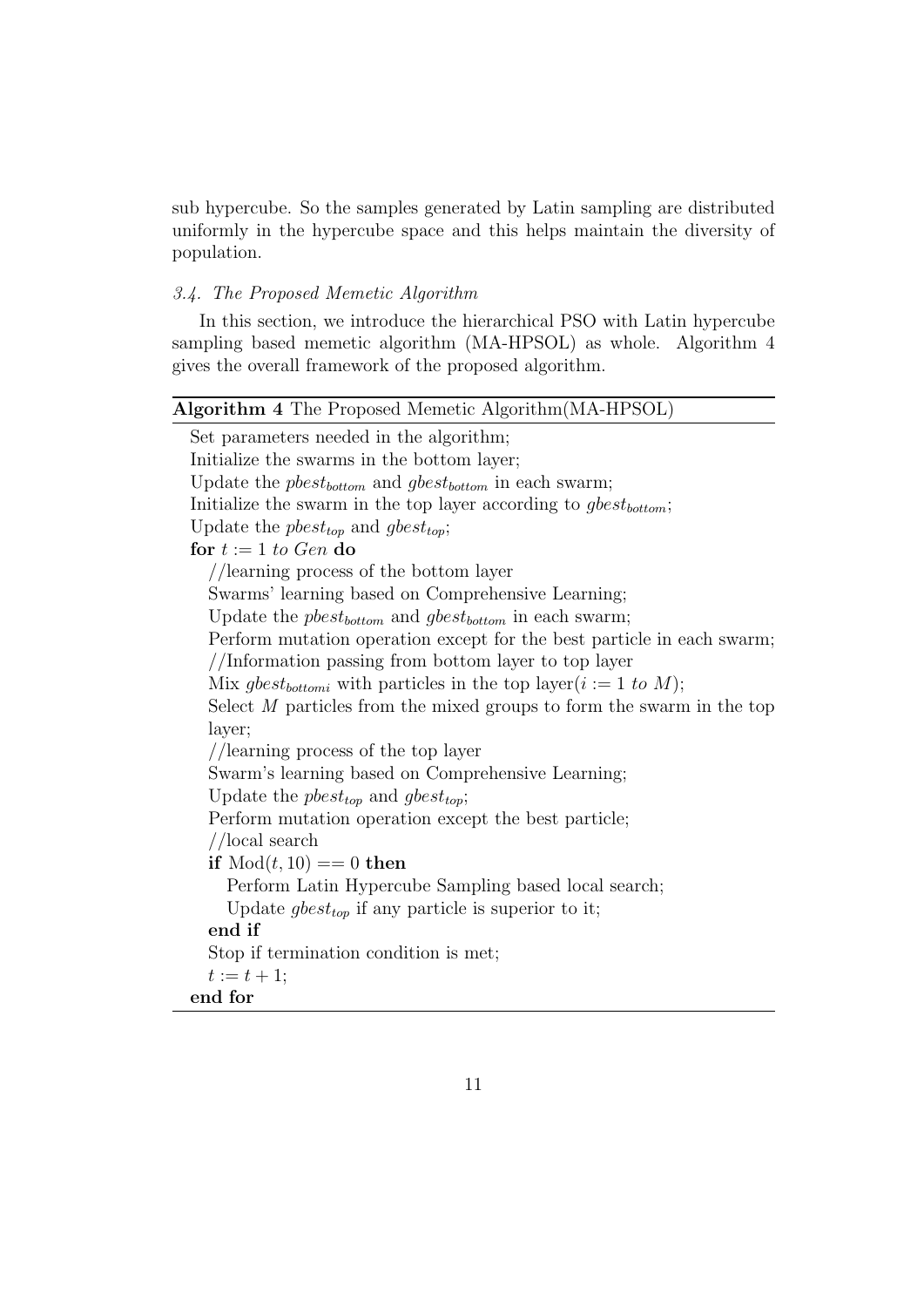From the Algorithm 4, we know that hierarchical PSO is the main framework of the proposed memetic algorithm. Swarms in the framework are trained by the comprehensive learning method. The Latin Hypercube Sampling based local search is performed every ten iterations. Furthermore, a differential information based mutation operator is employed to maintain the diversity of the swarms. To more explicitly describe the proposed algorithm, the complete flow chat of MA-HPSOL is given in Fig. 3.



Figure 3: Flow chat of proposed algorithm (MA-HPSOL).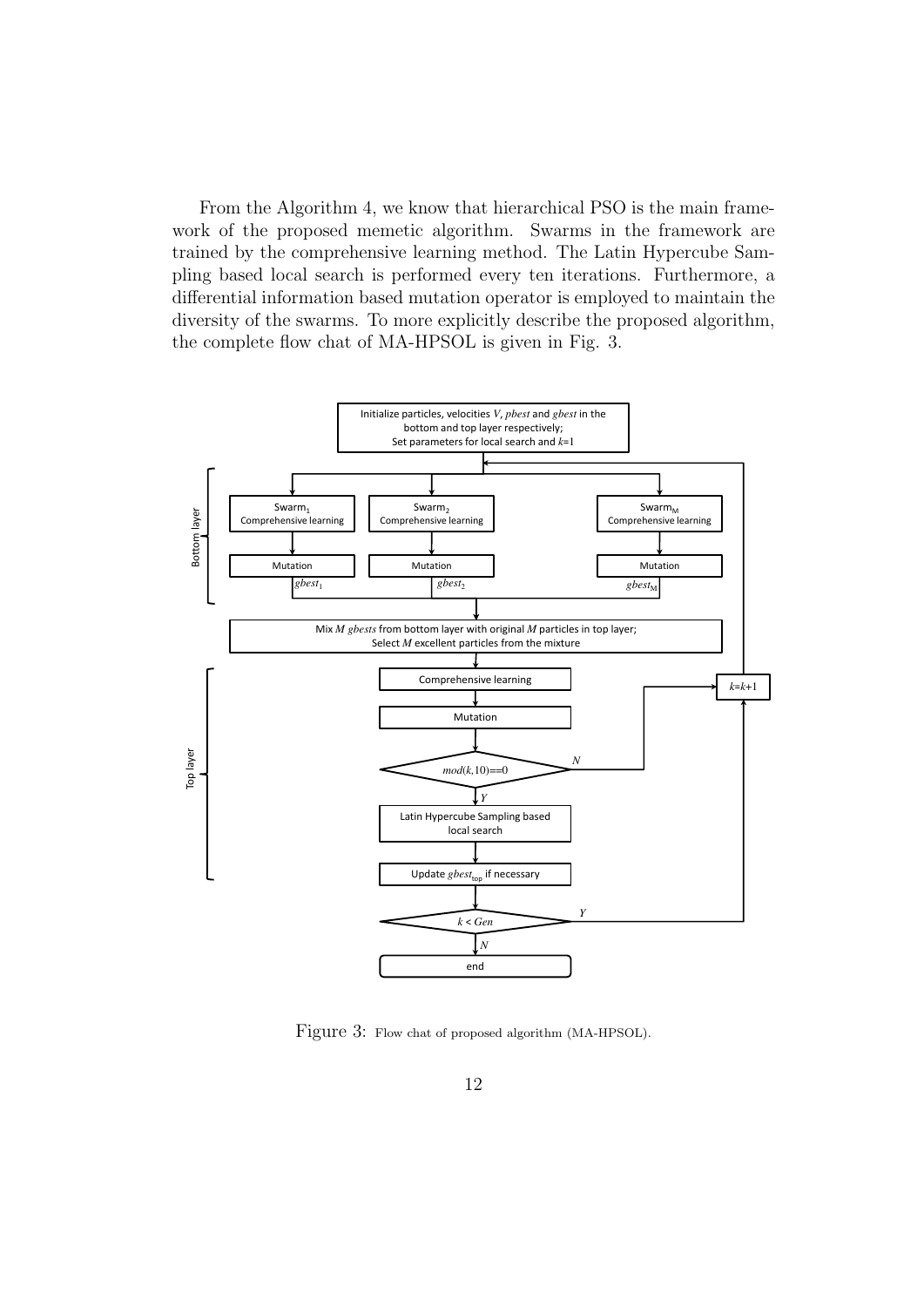In the next section, a large number of test problems are used to evaluate the performance of the proposed algorithm. Suppose that the computation cost of one particle in the CLPSO approach is *c*, the cost of the mutation operator is *c<sup>m</sup>* and the cost of Latin local search is *c<sup>l</sup>* , then the total computation cost of MA-HPSOL for one generation is  $(M + 1)N(c + c_m) + M(c_l)$ . But when solving real-world problems, usually the fitness evaluation accounts for the most time as the PSO is highly computationally efficient. So the algorithm-related computation times are not given in this paper.

# **4. Experimental Study**

In this section, we evaluate the performance of MA-HPSOL by solving 16 numerical optimization problems including eight conventional unimodal and multimodal benchmarks,six rotated benchmarks and two composition problems. The test problems are scalable to any number of variables, so we mainly employ the test problems with 10 and 30 variables. We will compare MA-HPSOL with PSO with inertia weight PSOw [5], UPSO [10], FDR-PSO [12], CLPSO [13] and TLPSO [18].

## *4.1. Test functions*

In this subsection, we choose 16 function optimization problems to demonstrate the effectiveness of the proposed MA-HPSOL algorithm. They can be classified into four types: unimodal, multimodal, rotated and composite problems. Table 1 tabulates the benchmark test functions with their notable characteristics. The detailed characteristics of these test functions can be found in [32].

## *4.2. Sensitivity in relation to parameters*

For the proposed MA-HPSOL algorithm, there are four parameters: *M* (the number of swarms in the bottom layer), *N* (the number of particles in each swarm), the sampling scale  $p$  and the length of each dimension  $\delta$  of the hypercube.

**Sensitivity in relation to** *M* **and** *N***.** The experimental results of MA-HPSOL in optimizing functions 1, 2, 8 and 14 with the number of swarms *M* increased from 2 to 10 in steps of 1 and the number of particles *N* in each swarm increased from 2 to 10 in steps of 1. The values of other parameters are as follows: the sampling scale is 10, the length of each dimension  $\delta$  of the hypercube is twice the length of the corresponding dimension of the selected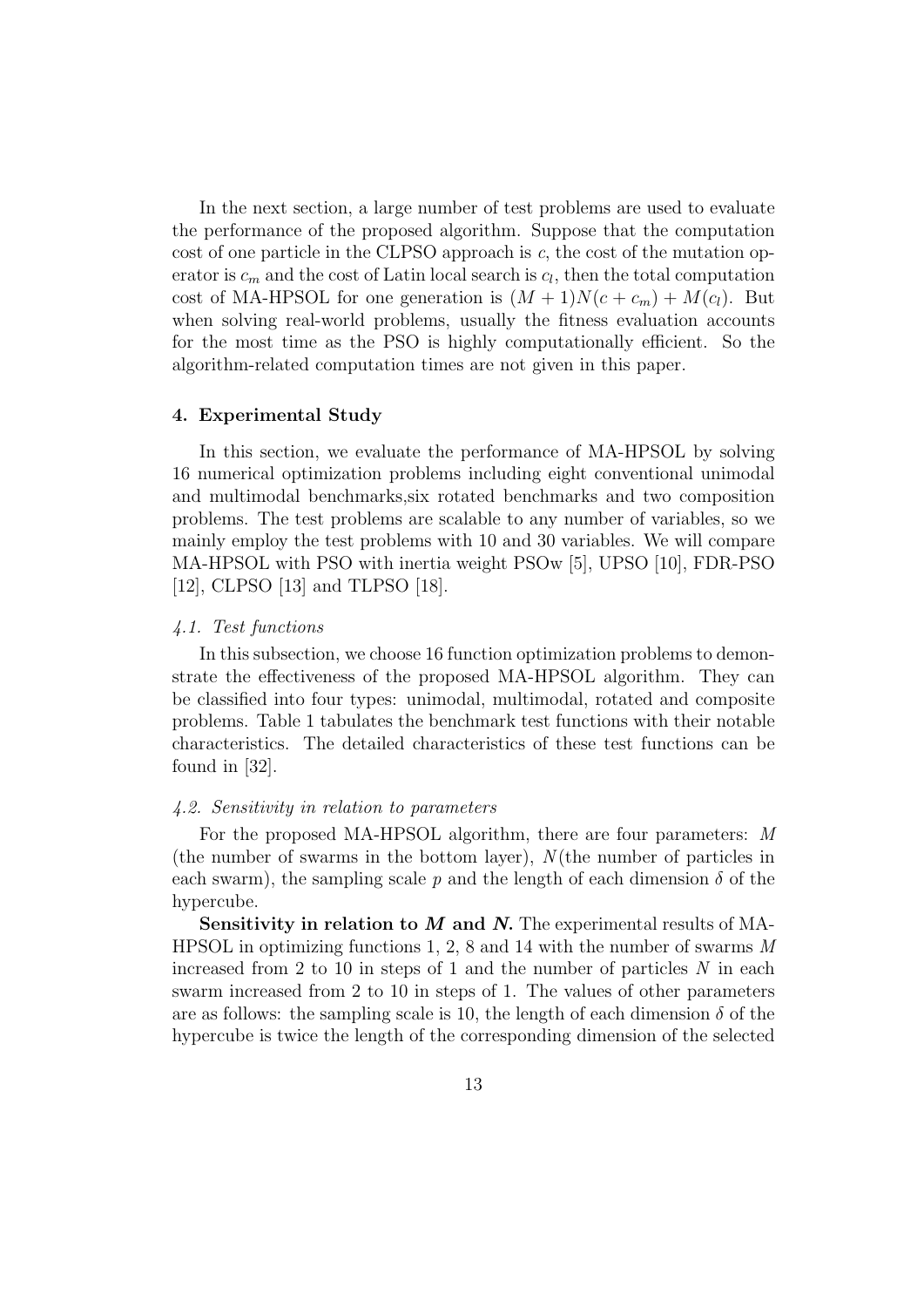| Function                                                                                                                                                      | Range               | Characteristics | Optima           |
|---------------------------------------------------------------------------------------------------------------------------------------------------------------|---------------------|-----------------|------------------|
| $f_1(x) = \sum_{i=1}^{D} x_i^2$                                                                                                                               | $[-100, 100]$       | unimodal        | $\boldsymbol{0}$ |
| $f_2(x) = \sum_{i=1}^{D-1} (100(x_i^2 - x_{i+1})^2 + (x_i - 1)^2)$                                                                                            | $[-2.048, 2.048]$   | unimodal        | $\theta$         |
| $f_3(x) = -20 \exp(-0.2 \sqrt{\frac{1}{D} \sum_{i=1}^{D} x_i^2})$                                                                                             |                     |                 |                  |
| $-\exp(\frac{1}{D}\sum_{i=1}^{D}\cos(2\pi x_i))+20+e$                                                                                                         | $[-32.768, 32.768]$ | multimodal      | $\theta$         |
| $f_4(x) = \sum_{i=1}^{D} \frac{x_i^2}{4000} - \prod_{i=1}^{D} \cos(\frac{x_i}{\sqrt{i}}) + 1$                                                                 | $[-600, 600]$       | multimodal      | $\theta$         |
| $f_5(x) = \sum_{i=1}^{D} \left\{ \sum_{k=1}^{max} [a^k \cos(2\pi b^k (x_i + 0.5))] \right\}$<br>$-D\sum_{k=1}^{n\max} \{a^k \cos(2\pi b^k \cdot 0.5)\}$       |                     |                 |                  |
| $a = 0.5, b = 3, kmax = 20;$                                                                                                                                  | $[-0.5, 0.5]$       | multimodal      | $\theta$         |
| $f_6(x) = \sum_{i=1}^{D} \{x_i^2 - 10\cos(2\pi x_i) + 10\}$                                                                                                   | $[-5.12, 5.12]$     | multimodal      | $\theta$         |
| $f_7(x) = \sum_{i=1}^{D} \{y_i^2 - 10 \cos(2\pi y_i) + 10\}$<br>$y_i = \begin{cases} x_i &  x_i  < 0.5 \\ \frac{round(2x_i)}{2} &  x_i  \geq 0.5 \end{cases}$ |                     |                 |                  |
|                                                                                                                                                               | $[-5.12, 5.12]$     | multimodal      | $\boldsymbol{0}$ |
| $i = 1, 2, , D$<br>$f_8(x) = 418.9829D - \sum_{i=1}^{D} \{x_i \sin( x ^{0.5})\}$                                                                              | $[-500, 500]$       | multimodal      | $\theta$         |
| $f_9(y) = f_3(y), y = M * x$                                                                                                                                  | [-32.768,32.768]    | rotated         | $\mathbf{0}$     |
| $f_{10}(y) = f_4(y), y = M * x$                                                                                                                               | $[-600, 600]$       | rotated         | $\overline{0}$   |
| $f_{11}(y) = f_5(y), y = M * x$                                                                                                                               | $[-0.5, 0.5]$       | rotated         | $\theta$         |
| $f_{12}(y) = f_6(y), y = M * x$                                                                                                                               | $[-5.12, 5.12]$     | rotated         | $\overline{0}$   |
| $\overline{f_{13}(y)} = f_7(y), y = M * x$                                                                                                                    | $[-5.12, 5.12]$     | rotated         | $\theta$         |
| $f_{14}(z) = 418.9829D - \sum_{i=1}^{6} z_i$<br>$z_i = \begin{cases} y_i \sin( y_i ^{0.5}) &  y_i  \le 500 \\ 0.001( y_i  - 500)^2 &  y_i  > 500 \end{cases}$ |                     |                 |                  |
| $i = 1, 2, \ldots, D; y = M * (x - 420.96) + 420.96$                                                                                                          | $[-500, 500]$       | rotated         | $\boldsymbol{0}$ |
| $f_{15} = CF1$                                                                                                                                                | $[-5,5]$            | composition     | $\overline{0}$   |
| $f_{16}$ = $CF2$                                                                                                                                              | $[-5,5]$            | composition     | $\overline{0}$   |

Table 1: Benchmark functions used in this study

particle and the mutation probability is the inverse of dimensionality D (here only D=10 is taken into consideration). The maximum number of function evaluations is set at 100,000. The data are statistical average values of the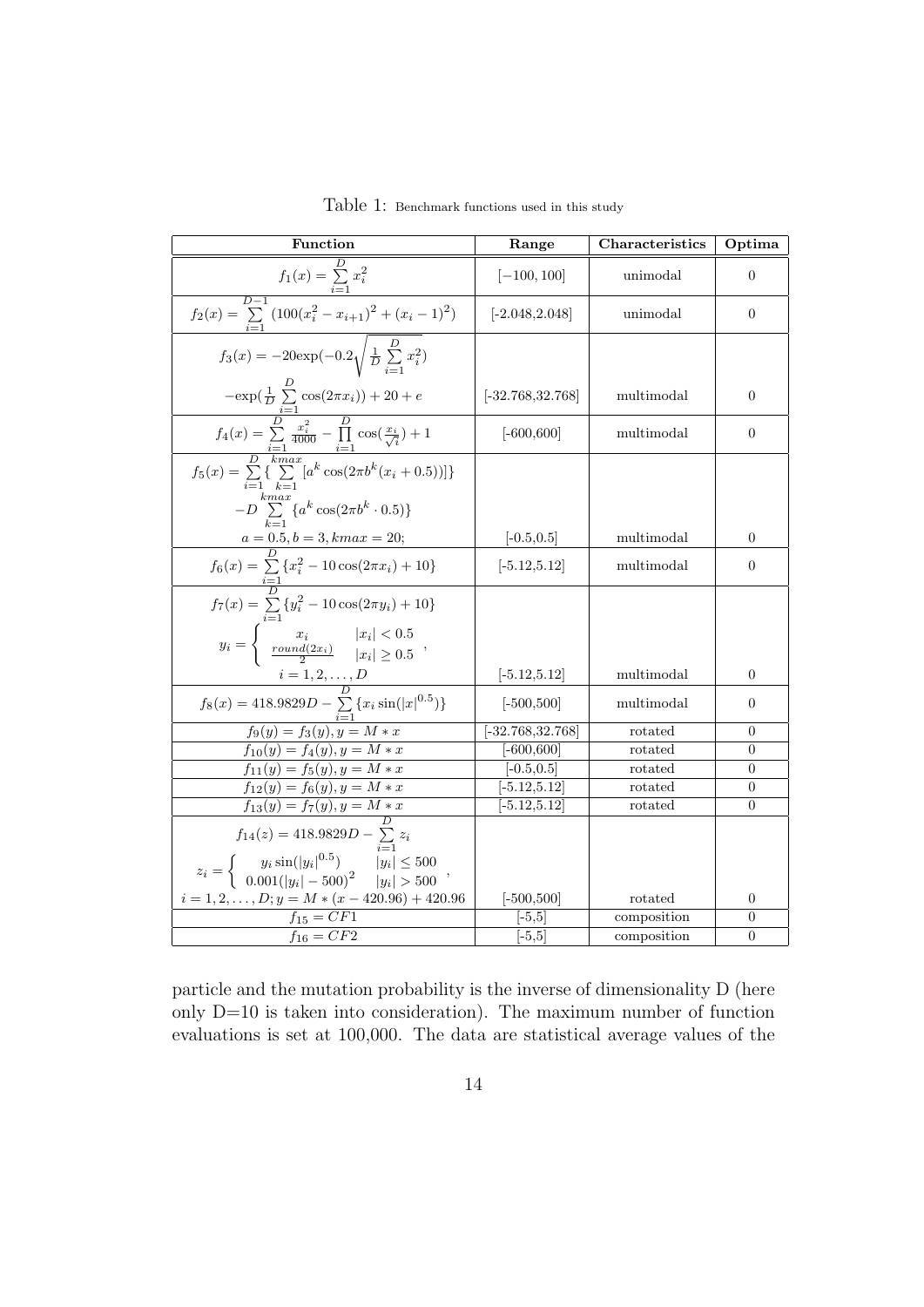number of function evaluations obtained from 30 independent runs. The results are shown in Figure 4. From the experimental results of several test functions (functions 1, 2, 8 and 14) depicted in Figure 4, we can easily find that small values of *M* and *N* are encouraged by MA-HPSOL. Therefore, the number of swarms *M* and the number of particles *N* in each swarm are both set to 3 in all following experiments.



Figure 4: MA-HPSOL sensitivity in relation to M and N.

Sensitivity to the length of each dimension  $\delta$  of the hypercube. How to get a proper neighborhood for exploiting if a particle has been selected to execute the local search? Because each dimension of the particle may be different from others', the length of each dimension  $\delta$  of the hypercube should be adaptive to the selected particles. Here, we propose a simple method to specify  $\delta$  which shows excellent performance in our experiments. The length of each dimension  $\delta$  of the hypercube is twice the length of the corresponding dimension of the selected particle.

**Sensitivity to sampling scale** *p***.** It is difficult to choose a proper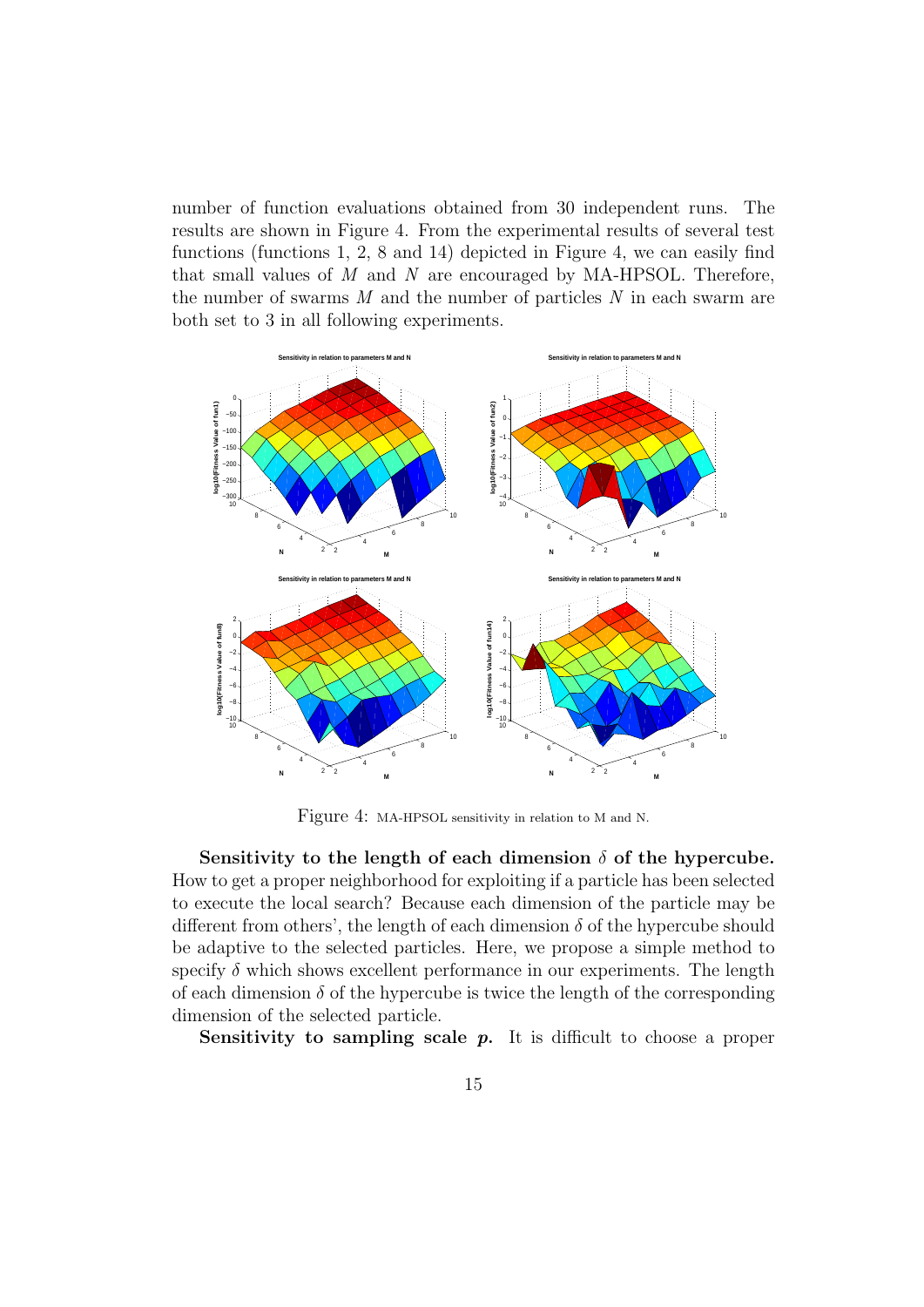sampling scale *p* because if we choose a bigger value, the generations for evolution will be few and if we choose a smaller value, the neighborhood of a selected particle may not be exploited sufficiently (if the maximum number of function evaluations is fixed). So we should get a balance between the sampling scale p and the generations of evolution. The experimental results of MA-HPSOL in optimizing functions 8 and 14 with the sampling scale *p* from 5 to 30 in steps of 5 are shown in Figure 5. Both the number of swarms *M* and the number of particles *N* are set to 3, and other parameters are the same as mentioned above. From the experimental results of functions 8 and 16 depicted in Figure 5, it is obvious that MA-HPSOL gets better results when the sampling scale is set to 5, 10 and 15. Therefore, the sampling scale *p* in all following experiments is set to 10.



Figure 5: MA-HPSOL sensitivity in relation to sampling scale *<sup>p</sup>*.

So all the parameters for MA-HPSOL are shown in Table 2, where *δ* is set to 2 means that The length of each dimension  $\delta$  of the hypercube is two times the length of the corresponding dimension of the selected particle and *MAXFES* stands for the maximum number of function evaluations  $(dimension \times 10,000)$ .

## *4.3. Experimental results of MA-HPSOL on test functions*

In this section, we will give the experimental results obtained by MA-HPSOL in optimizing above-mentioned 16 functions with 10 and 30 variables. Based on the parameter sensitivity analysis, the parameters are set as shown in Table 2.

Table 3 shows the statistical results of MA-HPSOL in optimizing the 16 functions with ten variables (10-D functions) based on 30 independent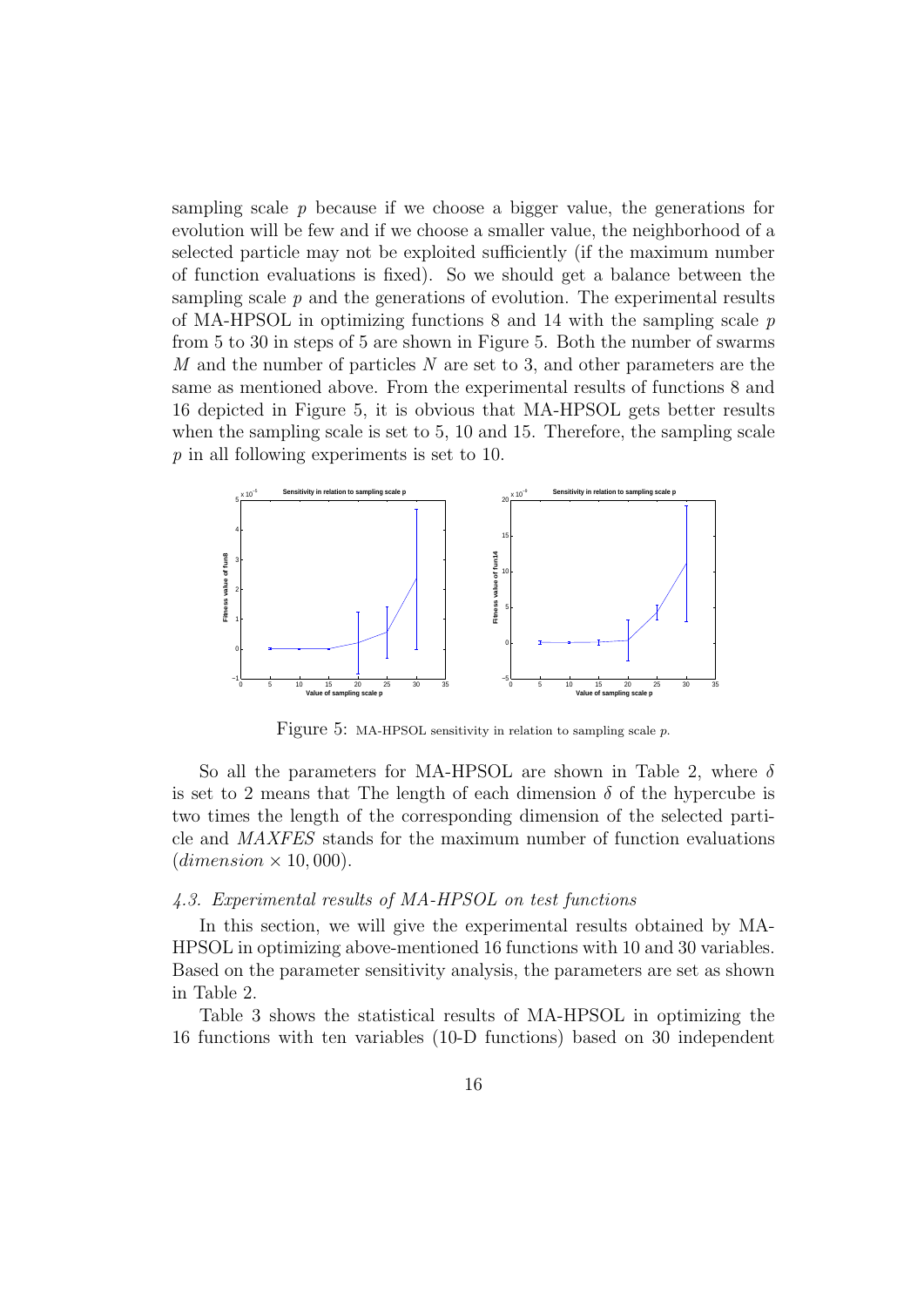Table 2: Parameters setting for MA-HPSOL

| Dimension<br>Parameters | 10D      | 30D      |
|-------------------------|----------|----------|
| M,N                     | ${3,3}$  | ${3.3}$  |
|                         | 10       | 10       |
|                         |          |          |
| <i>MAXFES</i>           | 10000*10 | 10000*30 |

runs, which includes the maximum, minimum, mean and standard deviation. The termination criterion in this experiment is to run MA-HPSOL until the number of function evaluations reaches the maximum value 100,000.

| <b>Functions</b> | Max           | Min           | $\bold{Mean}$   | $_{\rm Std}$  |  |  |  |
|------------------|---------------|---------------|-----------------|---------------|--|--|--|
| $f_1$            | 0             | ∩             | 0               |               |  |  |  |
| $f_2$            | 1.3825e-003   | 3.6072e-010   | 2.3089e-004     | 3.8665e-004   |  |  |  |
| $f_3$            | 0             | 0             | $\mathbf{0}$    | 0             |  |  |  |
| $f_{4}$          | $\Omega$      | $\Omega$      | $\theta$        | $\Omega$      |  |  |  |
| $f_5$            | 0             | 0             | 0               | 0             |  |  |  |
| f6               | 0             | $\Omega$      | 0               | 0             |  |  |  |
| f7               | 0             | 0             | 0               | $\mathbf{0}$  |  |  |  |
| $f_8$            | 2.4559e-007   | 1.0914e-011   | 1.1462e-008     | 4.5219e-008   |  |  |  |
| f9               | 0             | 0             | 0               |               |  |  |  |
| $f_{10}$         | $\Omega$      | $\Omega$      | $\theta$        | 0             |  |  |  |
| $f_{11}$         | 0             | $\Omega$      | 0               | 0             |  |  |  |
| $f_{12}$         | $\Omega$      | $\theta$      | 0               | 0             |  |  |  |
| $f_{13}$         | $\Omega$      | $\Omega$      | $\Omega$        | 0             |  |  |  |
| $f_{14}$         | 2.3173e-008   | 2.7285e-012   | 1.4677e-009     | 4.3905e-009   |  |  |  |
| $f_{15}$         | 2.3587e-009   | 6.2578e-013   | 3.0186e-010     | 2.3079e-010   |  |  |  |
| $f_{16}$         | $5.1823e+000$ | $1.8756e+000$ | $3.4610e + 000$ | $2.8459e+000$ |  |  |  |

Table 3: Statistical results of MA-HPSOL in optimizing 10-D functions.

Obviously MA-HPSOL performs very well on most of the 16 functions. For functions 1, 3, 4, 5, 6, 7, 9, 10, 11, 12 and 13, the maximum, minimum and mean values of the 30 runs are all equal to the optimal values. The performance of MA-HPSOL is stable enough because the diversity is kept on a higher level to avoid premature convergence. But when solving the functions 2, 8, 14, 15 and 16, MA-HPSOL does not get accurate optimal results. Due to the ill-conditional nature of function 2 (Rosenbrock problem) and function 8 (Schwefel problem), which has optimal values at  $(1,1,\ldots,1)$ and  $(420.96, 420.96, \ldots, 420.96)$ , it is hard to adapt quickly to the different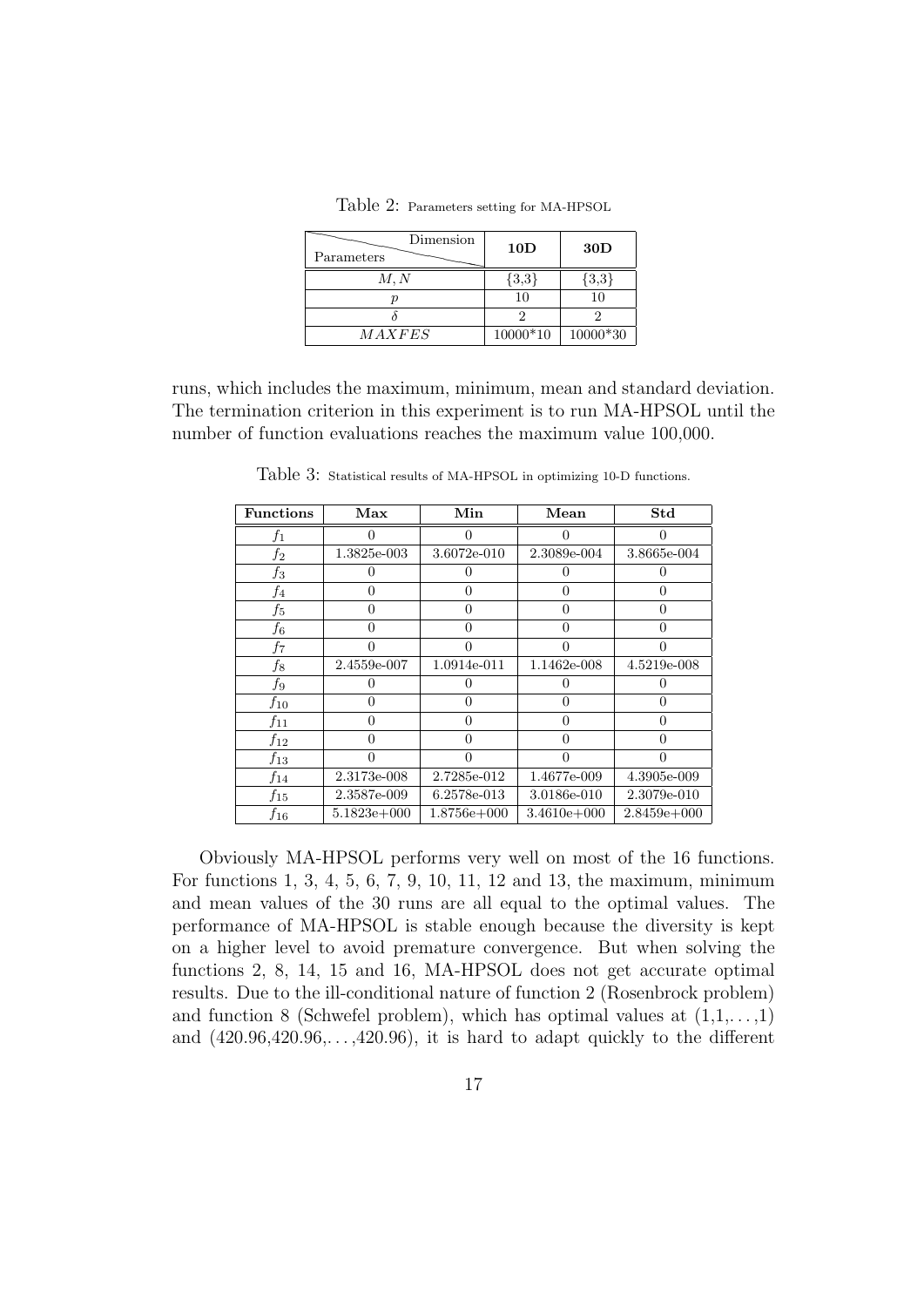optimization stages. Also, function 14 is the rotational version of function 8, so there is some distance between the local optimum found (1.4677e-009) and the global optimum 0.

For the two composition functions, most of the solutions are obviously worse than the optimal values. The reason for the poor performance is that both functions are more challenging problems with a randomly located global optimum and several randomly located deep local optima. They are asymmetrical multimodal problems, with different properties in different areas. Due to the complex shape of the composition functions, it is difficult to get the same accurate results as the benchmark functions. However, we find that MA-HPSOL gets relatively good results of these two composite functions when compared with some state-of-the-art algorithms, which will be shown in the following part.

The experimental results for MA-HPSOL in optimizing the 16 functions with 30 variables (30-D functions) are shown in Table 4. The maximum number of function evaluations is set at 300,000. The other parameters are the same as those for 10-D functions. The statistical results in Table 4 are obtained from 30 independent runs.

| Functions   | Max             | Min           | Mean          | $_{\rm Std}$    |  |  |  |
|-------------|-----------------|---------------|---------------|-----------------|--|--|--|
| $f_1$       | 3.9525e-318     | 2.9644e-323   | 1.3562e-319   |                 |  |  |  |
| $f_2$       | 8.3908e-005     | 1.1101e-015   | 5.3122e-006   | 1.7546e-005     |  |  |  |
| $f_3$       | 3.5527e-015     | $\Omega$      | 1.8948e-015   | 1.8027e-015     |  |  |  |
| $f_{4}$     | $\mathbf{0}$    | $\Omega$      | $\theta$      |                 |  |  |  |
| $f_{\rm 5}$ | 0               | 0             | 0             |                 |  |  |  |
| Ĵб          | 0               | $\Omega$      | $\theta$      | 0               |  |  |  |
| f7          | 0               | $\Omega$      | $\Omega$      |                 |  |  |  |
| $f_8$       | 4.7294e-011     | $\Omega$      | 9.2162e-012   | 9.1629e-012     |  |  |  |
| f9          | 0               | $\Omega$      | 0             |                 |  |  |  |
| $f_{10}$    | $\Omega$        | $\Omega$      | $\Omega$      | 0               |  |  |  |
| $f_{11}$    | $\Omega$        | $\Omega$      | $\Omega$      | 0               |  |  |  |
| $f_{12}$    | $\Omega$        | $\theta$      | $\theta$      | 0               |  |  |  |
| $f_{13}$    | $\Omega$        | $\Omega$      | $\Omega$      | 0               |  |  |  |
| $f_{14}$    | 2.5466e-011     | 0             | 5.0932e-012   | 5.7601e-012     |  |  |  |
| $f_{15}$    | 4.2483e-016     | 8.4579e-018   | 8.9180e-017   | 4.6175e-017     |  |  |  |
| $f_{16}$    | $1.2781e + 001$ | $1.2472e+000$ | $4.5891e+000$ | $3.4578e + 000$ |  |  |  |

Table 4: Statistical results of MA-HPSOL in optimizing 30-D functions.

As shown in Table 4, when solving the functions 4, 5, 6, 7, 9, 10, 11, 12 and 13, the statistical results including the maximum, minimum and mean values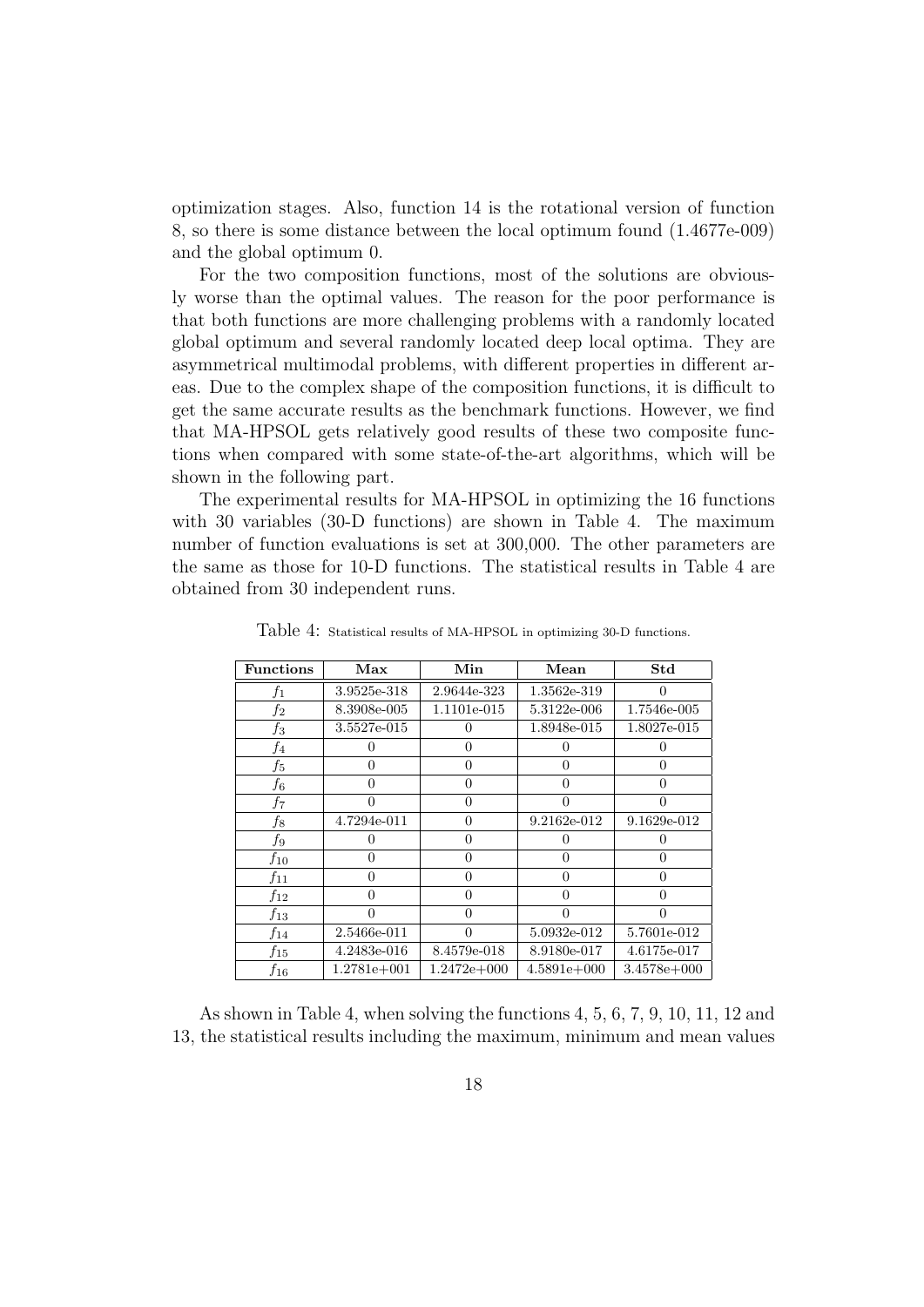for the 30 runs are all equal to the optimal values. The results of functions 1 and 3 are not so good as the results obtained in the 10-D experiment. The main reason accounting for this phenomenon may be the lack of a sufficient number of particles for exploring the feasible space. We use the same pair of  ${M,N}$  = {3,3} for both 10-D and 30-D experiments, which means the total particles in the population is 9. This number of particles is proper for 10-D experiments, and MA-HPSOL obtains promising results as do some other algorithms [13]. But the landscape of test 30-D functions is so complex that it is difficult to explore such a high dimensional feasible space  $(D=30)$ with so few particles. As the results of functions 2, 8, 14, 15 and 16 show, MA-HPSOL can get values which are very close to the optima. Also, the standard are very small for all of these functions, which means that MA-HPSOL exhibits excellent stability over all 30 runs.

## *4.4. Comparisons with state-of-the-art algorithms*

In order to further verify the effectiveness of MA-HPSOL, we use experiments to evaluate the performance of MA-HPSOL by comparing it with five existing algorithms, PSOw [5], UPSO [10], FDR-PSO [12], CLPSO [13] and TLPSO [18]. For easy comparison with state-of-the-art algorithms, the population size for all six algorithms is set to 9. Any specific parameters are set exactly the same as in the original work. The termination criteria is to run the algorithms until the number of function evaluations reaches the maximum value 100,000. All the results given in Table 5 are based on 30 independent runs.

Furthermore, a distance function *Index* (D) for describing the mean distance between the optimal solution and the obtained best solution is defined as follows [33].

$$
Index(D) = |f_{opt}(D) - f_{best}(D)|/D.
$$
\n(8)

where  $f_{opt}(D)$  and  $f_{best}(D)$  are the optimal solution and the obtained best solution, respectively. This metric is usually used to compare the decreasing velocities of the differences between the solutions obtained by all kinds of evolutionary algorithms and the target solution. In this paper, the optima for all the test functions are 0 and the obtained best solutions are usually very close to 0, so we use the  $log10(f_{best}(D))$  instead of  $f_{best}(D)$  for narrowing the interval of metric. But the *abs(log)* function is not monotonic so we modify the *Index* (D) to *Dist*(D) as follows so that we can easily visualize the results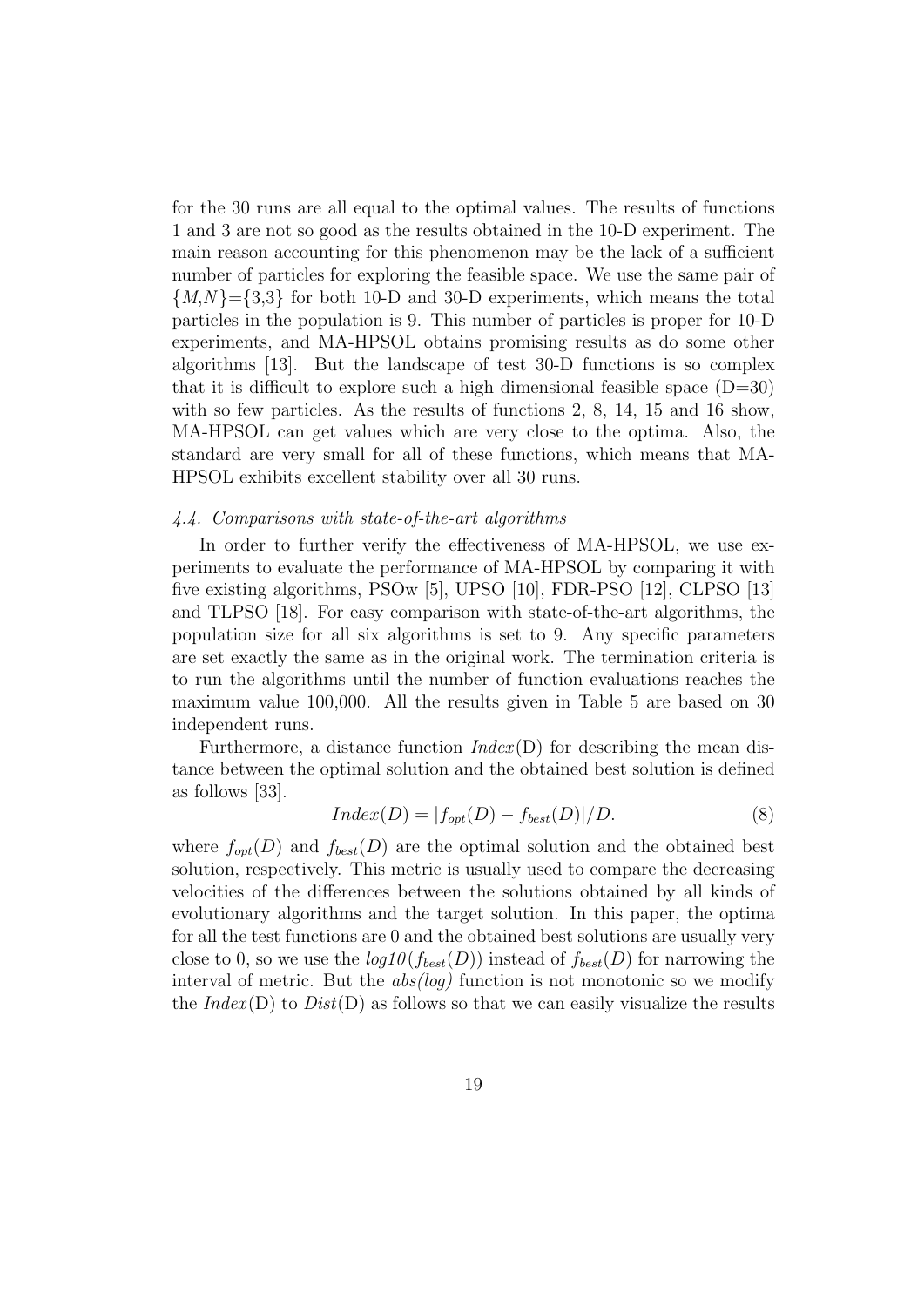of each algorithm.

$$
Dist(D) = (log10(f_{best}(D)) - f_{opt}(D))/D
$$
\n(9)

Figure 6 presents the *Dist*(D) values in terms of the best fitness value of the median run of each algorithm for each test function( $D=10$ ). We record the best solutions every 5,000 function evaluations for each test problem with total function evaluations 100,000. So the interval for the horizontal coordinate is [1,20] and the vertical coordinate shows the *Dist*(D).

From the results in Table 5 and Figure 6, we observe that MA-HPSOL surpasses all other algorithms on all functions except function 8. The performance of CLPSO in optimizing function 8 is superior to MA-HPSOL. However, when we run both CLPSO and MA-HPSOL 50 independent times we find that CLPSO holds a very small probability (3/50) to trap in local optima 118.4383 and 236.8767 while MA-HPSOL still obtain results with precision 10*−*<sup>8</sup> . The convergence characteristic of MA-HPSOL is very promising in optimizing unimodal, multimodal, rotated multimodal and composite problems. For UPSO, it just performs well on unimodal function 1 and also other algorithms get good results. PSOw shows good convergence characteristics on functions 1, 3 and 9 while FDR-PSO has a relatively good convergence for functions 2, 3 and 9. This is a reasonable phenomenon because function 9 is just the rotational version of function 3. TLPSO shows good convergence in optimizing functions 1, 3, 5, 6, 7, 9 and 10. Because particles in MA-HPSOL are trained with the comprehensive learning method, MA-HPSOL and CLP-SO share some similar convergence characteristics in optimizing functions 1, 3, 4, 8, 9, 15 and 16 with the difference that MA-HPSOL converges faster than CLPSO. Especially for functions 3, 4, 5, 6, 7, 9, 10, 11, 12 and 13, MA-HPSOL converges to the global optimum in less than 20,000 function evaluations on the whole. This is mainly caused by multi-swarms in the hierarchical architecture and the local search strategy.

Table 6 gives the means and standard deviations of the 30 runs of the six algorithms on the sixteen test functions with  $D=30$ . As the convergence graphs are similar to the 10-D problems, they are not presented here. It is a acid test for these algorithms holding a population with just 9 particles. From the results in Table 6, we can observe that the performance of almost all algorithms except MA-HPSOL degrade dramatically in optimizing high-dimensional problems with a small population size. Taking CLPSO for example, it can attain the precision of 10*−*<sup>12</sup> with population size 40, but it only 10<sup>3</sup> with population size 9.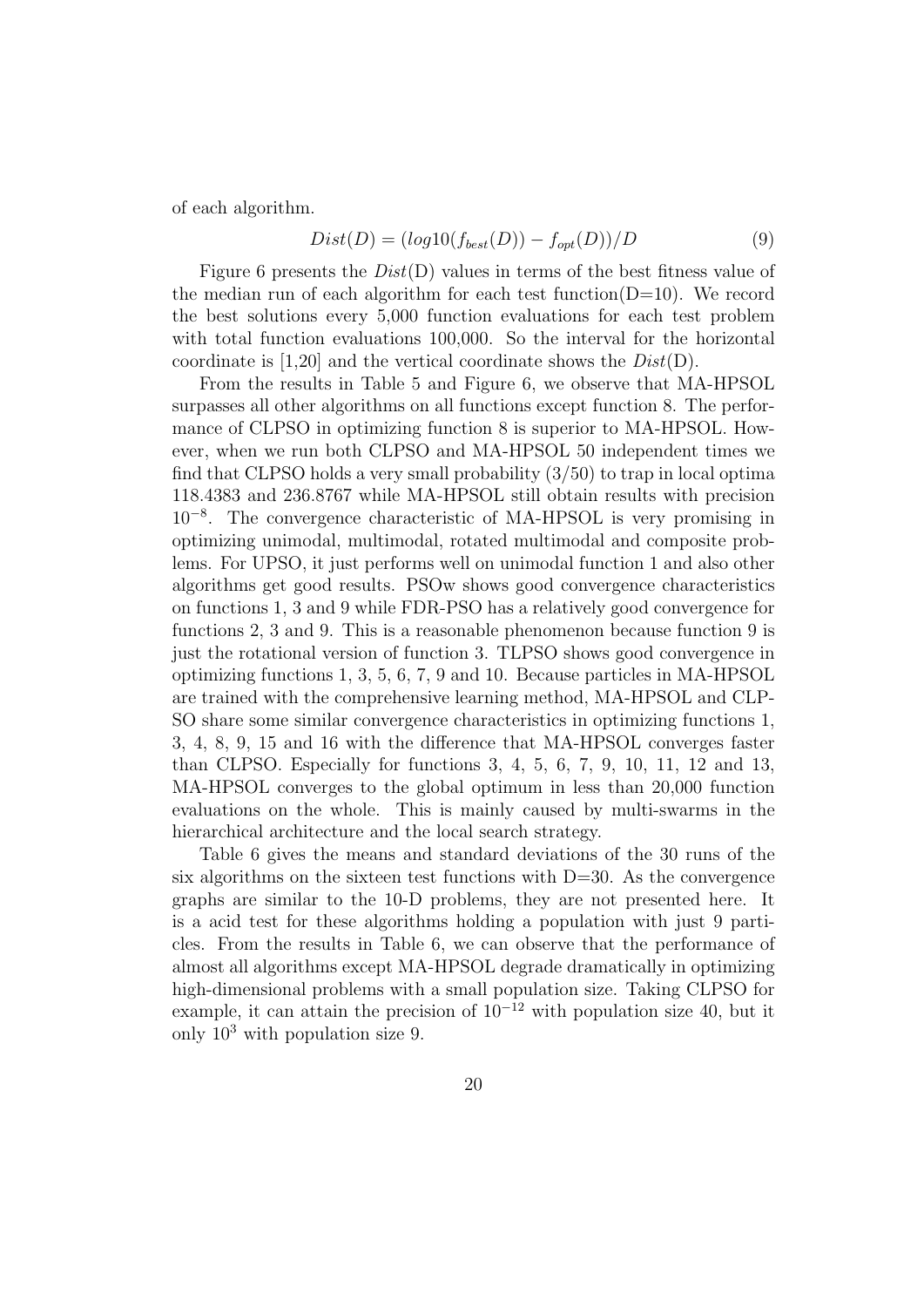| $f_4$                    | 8.9226e-002 $\pm$ 4.1675e-002     | $1.0769e-001 \pm 1.2112e-001$ | $1.1020e-001 \pm 4.7358e-002$   | $2.5449e-003\pm5.2275e-003$       | $2.0856e-002 \pm 2.7759e-002$    | $0\pm0$                     | Lø                  | $5.4087e+002\pm2.0281e+002$   | $9.9245e+002\pm2.8162e+002$          | $6.9418e + 02 \pm 1.9950e + 02$ | $2.4358e-005 \pm 8.5697e-005$ | $1.5193e+003\pm3.2714e+002$    | $1.1462e-008\pm4.5219e-008$ | $f_{12}$                 | $9.4189e + 000 + 126e + 000$  | $1.5531e+001\pm5.8409e+000$        | $1.1077e+4.9969e+000$           | $4.1516e+000+1.8617e+00$      | $1.7993e+001\pm6.5542e+000$   | $_{0\pm0}^{\odot}$ | $f_{16}$                 | $1.5285e+002\pm2.1481e+002$   | $1.3183e+002 \pm 1.4388e+002$    | $1.4412e+002+02e+002$       | $4.9802e+000+2.5518e+000$             | $6.6410e+0.1810e+0.02$           | $3.4610e + 000 \pm 2.8459e + 000$ |
|--------------------------|-----------------------------------|-------------------------------|---------------------------------|-----------------------------------|----------------------------------|-----------------------------|---------------------|-------------------------------|--------------------------------------|---------------------------------|-------------------------------|--------------------------------|-----------------------------|--------------------------|-------------------------------|------------------------------------|---------------------------------|-------------------------------|-------------------------------|--------------------|--------------------------|-------------------------------|----------------------------------|-----------------------------|---------------------------------------|----------------------------------|-----------------------------------|
| $f_3$                    | $2.3566e-014\pm4.3135e-014$       | $1.79418.1 + 0.00 + 0.726$    | $1.1842e-014 \pm 9.2046e-015$   | $3.5527e-015 \pm 0.0000e-000$     | $3.5290e-014\pm 6.8554e-014$     | $_{0\pm 0}$                 | $f_7$               | $3.4667e+000+2.0965e+000$     | $1.033332 + 1.23389 + 0.000 + 0.000$ | $1.5313e+000e+00001$            | $_{\pm0}^{0}$                 | $1.6667e-001\pm9.1287e-001$    | $0 \pm 0$                   | $f_{11}$                 | 5.5281e-001±7.0310e-001       | $2.3732$ e $+000\pm1.2709$ e $+00$ | $3.4951e-001\pm4.3231e-001$     | $5.2010e-004\pm2.8571e-004$   | $0.0035e-001 \pm 1.0941e-000$ | $_{\pm0}^{0}$      | $f_{15}$                 | $1.2333e+002 \pm 1.3047e+002$ | $6.6667e+001 \pm 7.5810e+01$     | $1.1333e+002\pm1.1958e+002$ | $9.4634e+000+2.8594e+001$             | $5.3404e+001\pm8.5992e+01$       | $3.0186e-010 \pm 2.3079e-009$     |
| $f_2$                    | $6.7300e-001 \pm 1.2280e-000$     | $9.1158e-001 \pm 1.6832e-000$ | $5.3167e-001 \pm 1.3785e-000$   | $2.4131e+000+1.7242e+00$          | $5.1611$ e $+000$ ±1.2933e $+00$ | $2.3089e-004\pm3.8665e-004$ | L6                  | $5.3396e+000\pm3.1839e+000$   | $1.1613$ e $+0.8241$ e $+0.00$       | $3.7145e + 000 + 2.7396e + 000$ | $_{0\pm 0}$                   | $1.7962 + 000 + 3035$ e $+000$ | $0 + 0$                     | $f_{10}$                 | 1.4705e-001±7.8549e-002       | $1.0107e-001 \pm 7.2331e-002$      | $1.6642e-001\pm5.6494e-002$     | $2.5077e-004 \pm 1.3499e-003$ | $3.5548e-002 \pm 4.6763e-002$ | $0 \pm 0$          | $f_{14}$                 | $7.9385e+002\pm3.2423e+002$   | $1.0933$ e+003 $\pm$ 3.9505e+002 | $1.0588e+003\pm3.7468e+002$ | $2.3378e+002 \pm 1.8373e+002$         | $1.5355e+003\pm3.8439e+002$      | $1.4677e-009\pm4.3905e-009$       |
| $f_1$                    | $e-222 \pm 0.0000e-000$<br>1.1911 | $_{0\pm0}$                    | $e-292\pm0.0000e-000$<br>2.3711 | $e-121 \pm 5.8364e-121$<br>1.0661 | 7.4796e-149 $\pm$ 4.0967e-148    | $0 \pm 0$                   | $f_5$               | $8.0020e-004 \pm 1.7287e-003$ | $1.1946 - 000 \pm 8.3523 - 001$      | $2.5278e-003 \pm 1.0585e-002$   | $_{0\pm0}$                    | $2.2998e-013 \pm 1.2503e-012$  | $0 \pm 0$                   | $f_9$                    | $2.0899e-001 \pm 4.8204e-001$ | $1.3929e+000+1.2389e+00$           | $e-001\pm3.99.9e-001$<br>1.5402 | 5.7048e-006±1.4831e-005       | $1.3536e-013\pm5.9653e-013$   | $0 \pm 0$          | $f_{13}$                 | $8.7333e+000+2.6773e+00$      | $1.3171e+0.4240e+0.0$            | $1.0267e+001\pm3.6192e+00$  | $3.9943$ e $+000 \pm 1.1333$ e $+000$ | $+001 + 5.3488 + 000$<br>1.0502e | $\frac{1}{2}$                     |
| Func<br>PS <sub>Os</sub> | PSO <sub>w</sub>                  | <b>UPSO</b>                   | FDR-PSC                         | CLPSO                             | <b>TLPSO</b>                     | MA-HPSOL                    | Func<br><b>PSOs</b> | <b>PSOw</b>                   | <b>UPSO</b>                          | FDR-PSC                         | CLPSC                         | <b>TLPSO</b>                   | MA-HPSOL                    | Func<br>PS <sub>Os</sub> | PSO <sub>w</sub>              | <b>UPSO</b>                        | FDR-PSC                         | <b>CLPSO</b>                  | TLPSO                         | MA-HPSOL           | Func<br>PSO <sub>s</sub> | PSO <sub>w</sub>              | OSd <sub>1</sub>                 | FDR-PSO                     | CLPSO                                 | <b>TLPSO</b>                     | MA-HPSOL                          |

Table 5: Results of Six Algorithms for 10-D results. Table 5: Results of Six Algorithms for 10-D results.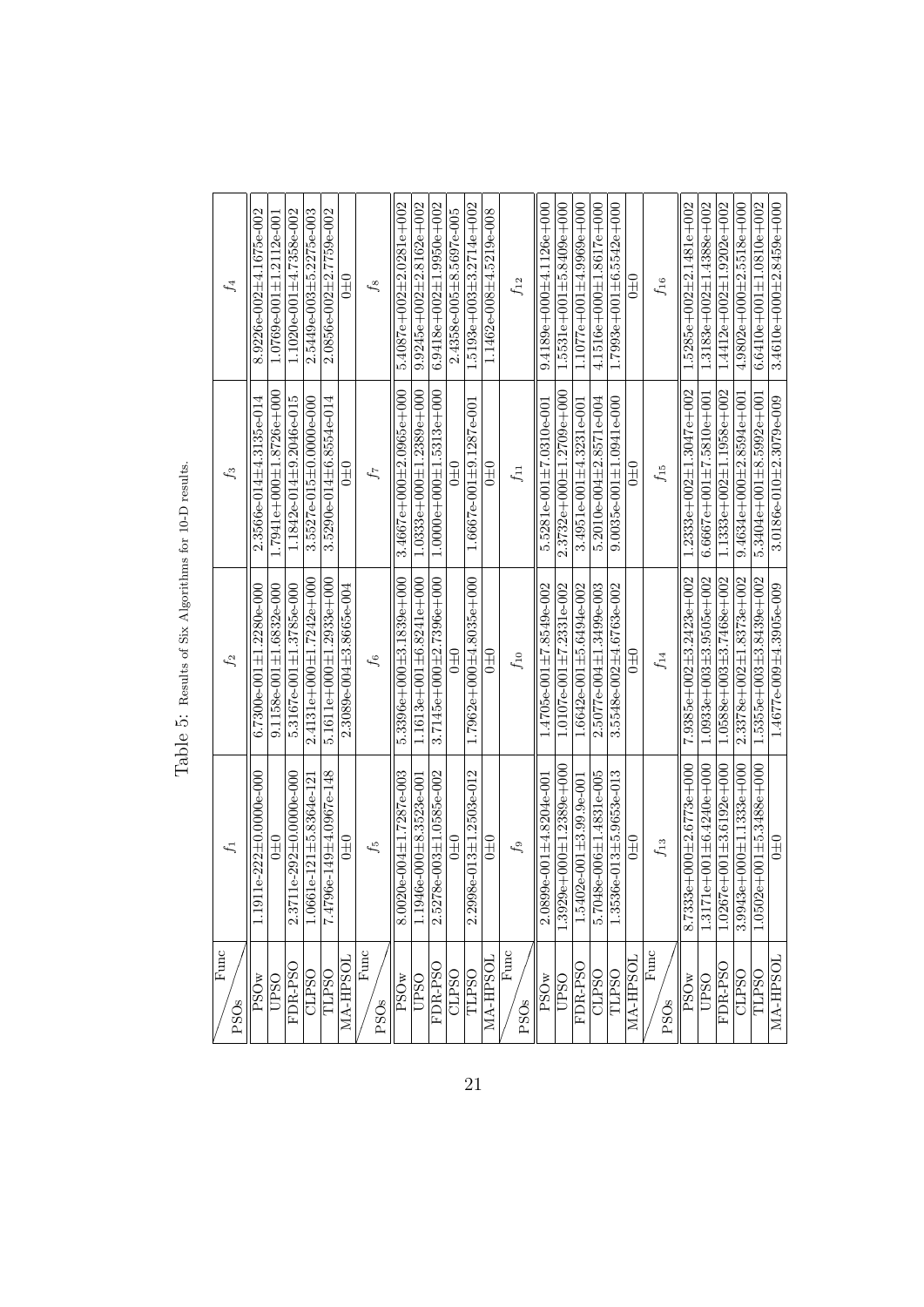

Figure 6: The median  $\mathit{dist}(D)$  values of 10-D test functions.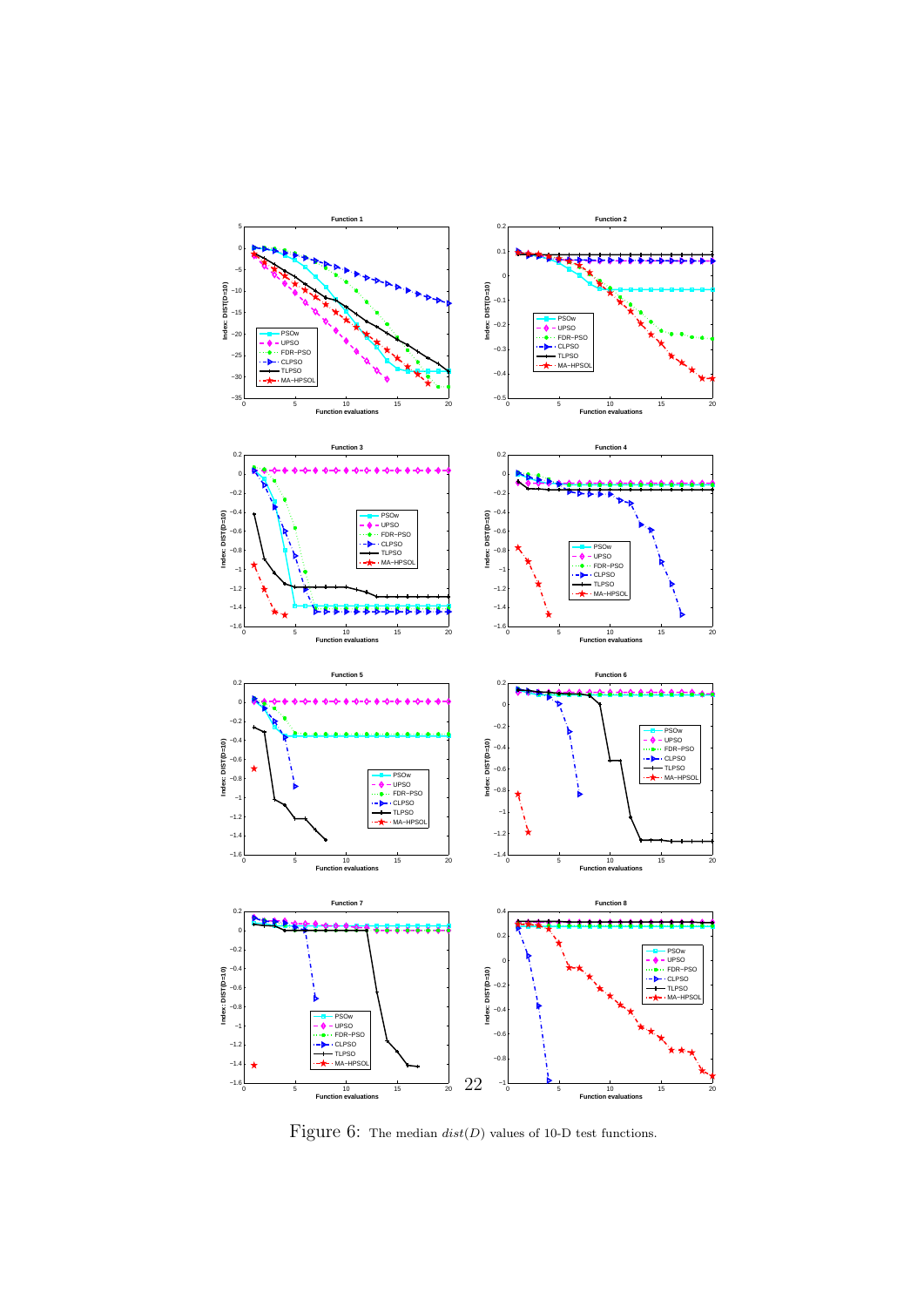

Figure 6: (continued)The median  $\mathit{dist}(D)$  values of 10-D test functions.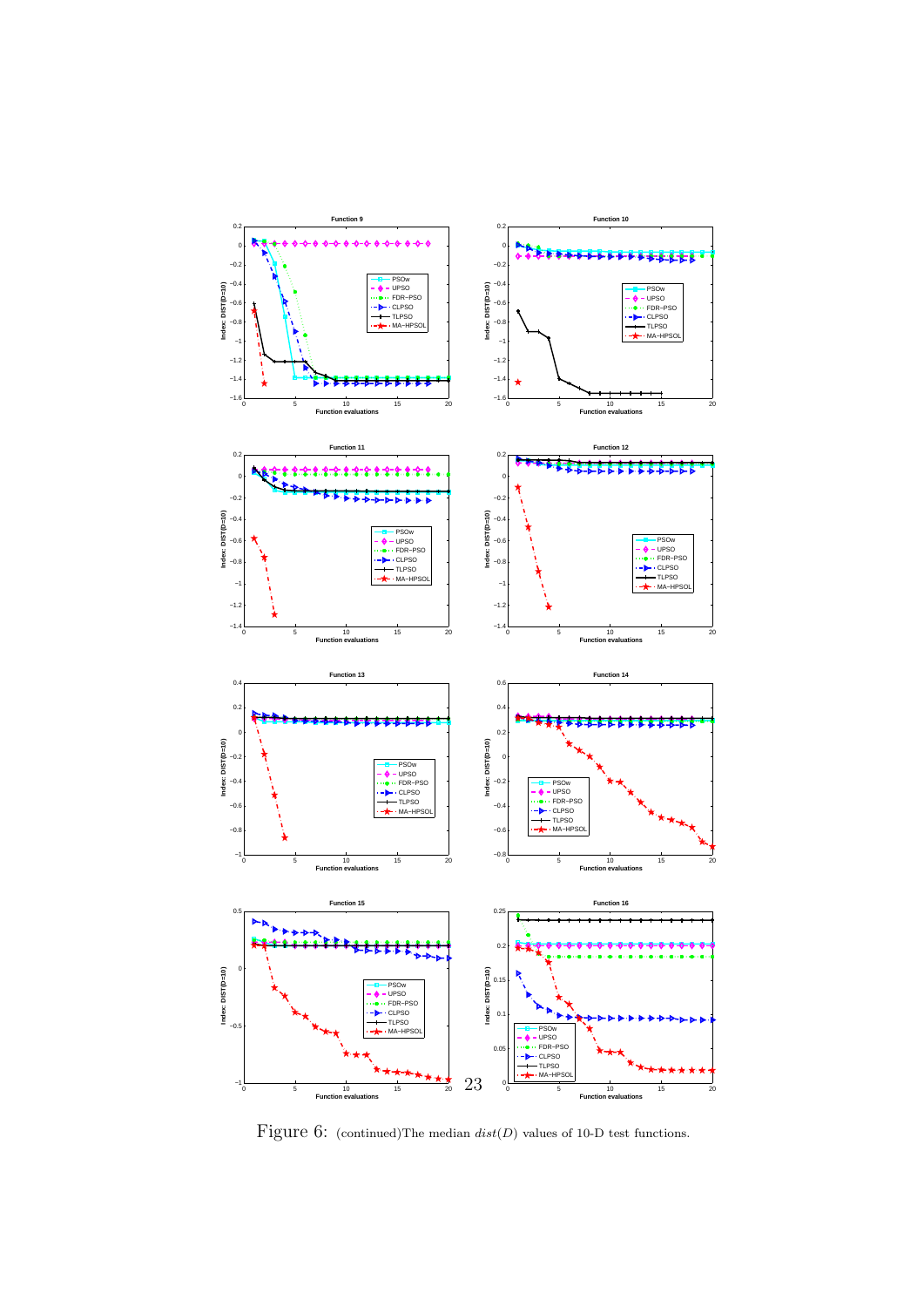| $f_4$                    | $3.0255e-002\pm3.0136e-002$   | $4.6661e-001 \pm 1.0997e-000$     | $2.0955e-002 \pm 2.5570e-002$           | $^{0+0}$                      | $3.7541e+000+1.3289e+01$           | $_{0\pm 0}$                   | Lø                  | $3.3460e+003\pm5.3609e+002$             | $5.1012$ e $+003$ $\pm 8.0621$ e $+002$ | $3.8710e+003\pm4.6738e+002$      | $3.2373$ e $+002 \pm 1.7017$ e $+002$ | $6.92891e + 2.3891e + 0.02$             | $9.2162e-012 \pm 9.1629e-012$ | $f_{12}$                 | $6.9846e+001\pm1.8030e+001$     | $1.0299e+022.9672e+001$                 | $6.0891e+001\pm1.3842e+001$      | $3.9856e + 01 \pm 8.7627e + 000$ | $1.3424e+002\pm3.1714e+001$   | $_{0\pm0}$    | $f_{16}$                 | $4.2018$ e $+$ 0105.3057e $+$ 001 | $1.4799e+0221.0022e+032$          | $6.4385e+001\pm1.3767e+002$       | $2.1560e+001 \pm 7.2032e+001$   | $3.9283e+002\pm3.5491e+002$           | $4.5891e+000+3.4578e+00$      |
|--------------------------|-------------------------------|-----------------------------------|-----------------------------------------|-------------------------------|------------------------------------|-------------------------------|---------------------|-----------------------------------------|-----------------------------------------|----------------------------------|---------------------------------------|-----------------------------------------|-------------------------------|--------------------------|---------------------------------|-----------------------------------------|----------------------------------|----------------------------------|-------------------------------|---------------|--------------------------|-----------------------------------|-----------------------------------|-----------------------------------|---------------------------------|---------------------------------------|-------------------------------|
| $f_3$                    | $1.2901e-000 \pm 7.9643e-001$ | $9.3904 + 3.2206 + 0.000 + 0.000$ | $1.9836e-001\pm4.6920e-001$             | $1.0184e-014\pm 3.7007e-015$  | $4.3912$ e $+0.00617563$ e $+0.00$ | $1.8948e-015 \pm 1.8027e-015$ | f                   | $4.7067$ e $+001$ $\pm 1.0748$ e $+001$ | $6.8608e + 001123.6082e + 01$           | $2.0467e+001 \pm 1.1834e+01$     | $3.5333e+000+1.8144e+00$              | $9.3403$ e $+001$ $\pm 3.0241$ e $+001$ | $0 + 0$                       | $f_{11}$                 | $8.3977e + 000 + 2.8246e + 00$  | $2.3634$ e $+001$ $\pm 2.7319$ e $+000$ | $6.0272$ e $+000+1.7910$ e $+00$ | $3.0519e + 000 + 2.0973e + 000$  | $1.6220e + 0.8068e + 0.000$   | $_{\pm0}^{0}$ | $f_{15}$                 |                                   | $9.3333e + 0.114606e + 0.2$       | $3.6667e+001 \pm 7.6489e+01$      | $4.3520e-003 \pm 2.3791e-002$   | $5.4619$ e $+001\pm3.5070$ e $+001$   | 8.9180e-017±4.6175e-017       |
| $f_2$                    | $2.0220e+001\pm2.7331e+00$    | $1.7619$ e $+2.8343$ e $+000$     | $1.8431$ e $+0.01 \pm 2.000$ 6e $+0.00$ | $1.9102e+001\pm5.9737e+000$   | $3.4220e+001\pm2.3256e+001$        | $5.3122e-006 \pm 1.7546e-005$ | L6                  | $5.4391e+001\pm1.8495e+001$             | $8.8207$ e $+001 \pm 2.4246$ e $+001$   | $4.8653$ e $+001$ ±7.9526e $+00$ | $9.2863e-001\pm8.2351e-001$           | $1.2334e+002\pm3.7287e+001$             | $0 \pm 0$                     | $f_{10}$                 | $2.5026e-002 \pm 2.4675e-002$   | $1.2333e-001\pm2.4671e-001$             | $1.9906e-002 \pm 2.4336e-002$    | $2.4710e-004 \pm 1.3502e-003$    | $2.9873e-002 \pm 1.2639e-001$ | $_{0\pm0}$    | $f_{14}$                 | $4.4924e+003 \pm 7.9191e+002$     | $5.9841e + 0.3 + 8.5677e + 0.02$  | $4.6024$ e $+003$ ±8.3439e $+002$ | $2.8051e+003\pm5.7583e+002$     | $7.7998e+003 \pm 7.3494e+002$         | $5.0932e-012 \pm 5.7601e-012$ |
| $f_1$                    | $5.4003e-014 \pm 2.7946e-013$ | $5.7543e-048\pm1.8637e-047$       | $4.1352e-037 \pm 1.3299e-036$           | $e-100+2.3448e-099$<br>4.2811 | $5.5844e-000 \pm 1.7482e-000$      | $.3562e-319\pm0$              | fs                  | $+000 + 1.7194 + 000$<br>2.4549e        | $1.7658e+001\pm3.7136e+000$             | $+000+50150+000$<br>1.4589e      | $_{\pm0}^{\odot}$                     | $8.6334e+000+0.2190e+00$                | $0 \pm 0$                     | $f_9$                    | $-000 + 7.2235 - 001$<br>2.3447 | $9.9534e+000 \pm 2.2655e+000$           | $e+000+5.9430e-001$<br>1.7451    | 2.1219e-005±1.0226e-004          | $+000 + 2372$<br>4.70136      | $0 \pm 0$     | $f_{13}$                 | $7.9900e+001 \pm 2.2287e+01$      | $1.1684e + 002 \pm 2.7428e + 001$ | $6.3675e + 001 \pm 1.6926e + 01$  | $3.8088e + 001 + 8.5958e + 000$ | $+002 \pm 3.3820$ e $+001$<br>1.1142e | $_{0\pm0}$                    |
| Func<br>PSO <sub>s</sub> | PSO <sub>w</sub>              | <b>UPSO</b>                       | FDR-PSC                                 | <b>CLPSO</b>                  | <b>TLPSO</b>                       | MA-HPSOL                      | Func<br><b>PSOs</b> | <b>PSOw</b>                             | <b>OSdD</b>                             | FDR-PSO                          | CLPSC                                 | <b>TLPSO</b>                            | MA-HPSOL                      | Func<br>PS <sub>Os</sub> | PSO <sub>w</sub>                | <b>UPSO</b>                             | FDR-PSC                          | <b>CLPSO</b>                     | <b>TLPSO</b>                  | MA-HPSOL      | Func<br>PSO <sub>s</sub> | PSO <sub>w</sub>                  | OSd <sub>1</sub>                  | FDR-PSO                           | <b>CLPSO</b>                    | <b>TLPSO</b>                          | MA-HPSOL                      |

| I<br>Ï<br>l                                                              |
|--------------------------------------------------------------------------|
| i<br>֧֦֧֦֦֦֦֦֦֦֦֦֦֦֦֦֦֦֧֦֦֦֦֧֦֧֦֧֦֧ׅ֧֦֧֧֦֧֦֧֚֚֚֚֚֚֚֚֚֚֚֚֚֝֝֝֬֝֝֝֝֝֝֝֝֝֜֓ |
| l<br>֖֖֖֖֖֖֖֖֧֚֚֚֚֚֚֚֚֚֚֚֚֚֚֚֚֚֚֚֚֚֚֚֚֚֚֚֚֬֝֓֞                           |
| l<br>ļ<br>֠                                                              |
| l                                                                        |
| Ś<br>¢                                                                   |
| j                                                                        |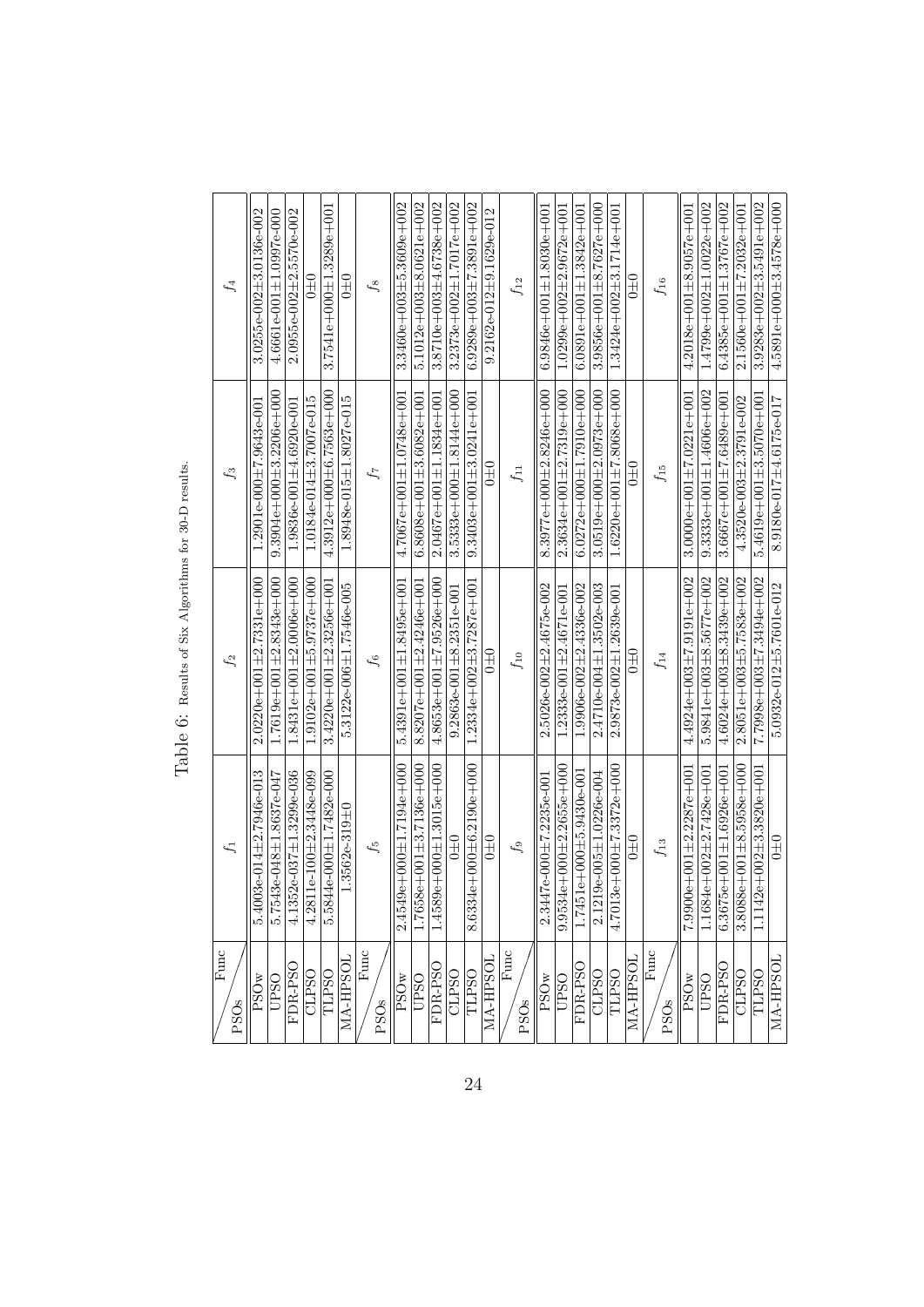## *4.5. Cylindricity Error Evaluation Based on MA-HPSOL*

In the past few years, many kinds of evolutionary algorithms have contributed to optimize a wide range of manufacturing process [34, 35, 36], whose demands to be more robust, more flexible, more complex are ever increasing. Cylindrical features have become one of the most important features in mechanical designs. They contribute significantly to fundamental mechanical products such as transmission systems, revolving devices and injection molds, to achieve the intended functionalities. Therefore, evaluating cylindricity error precisely is very important in high precision manufacturing. Many attempts have been made for evaluating the cylindricity error[37, 38].

The definition of cylindricity error can be stated as follows [39]. Fig.7



Figure 7: Definition of cylindricity error.

illustrates the cross section of a cylinder with axis direction  $\mathbf{n}(l,m,1)$  and a radius R. The projection of a measured point P onto the cylinder is F. Assuming the axis passes the point  $Q(x_0, y_0, 0)$ , then the axis function can be expressed as  $(x - x_0)/l = (y - y_0)/m = z$ . The distance from P<sub>i</sub>(*i* =  $1, 2, \ldots, N$  to the axis is

$$
e_i = |EP_i| = \frac{|Q\vec{P}_i \times \mathbf{n}|}{|\mathbf{n}|} = \frac{\begin{vmatrix} \vec{i} & \vec{j} & \vec{k} \\ x_i - x_0 & y_i - y_0 & z_i \\ l & m & 1 \end{vmatrix}}{\sqrt{l^2 + m^2 + 1}},
$$
(10)

where  $|\cdot|$  means the length of a vector in the Euclidean space. Mathematically, the cylindricity error evaluation can be formulated as an optimization problem with parameter vector  $(x_0, y_0, l, m)$ . Hence, the fitness function of evaluating cylindricity error under minimum zone cylinder(MZC) criterion is aiming at minimizing the objective function:

$$
f(x_0, y_0, l, m) = \max(e_i) - \min(e_i). \tag{11}
$$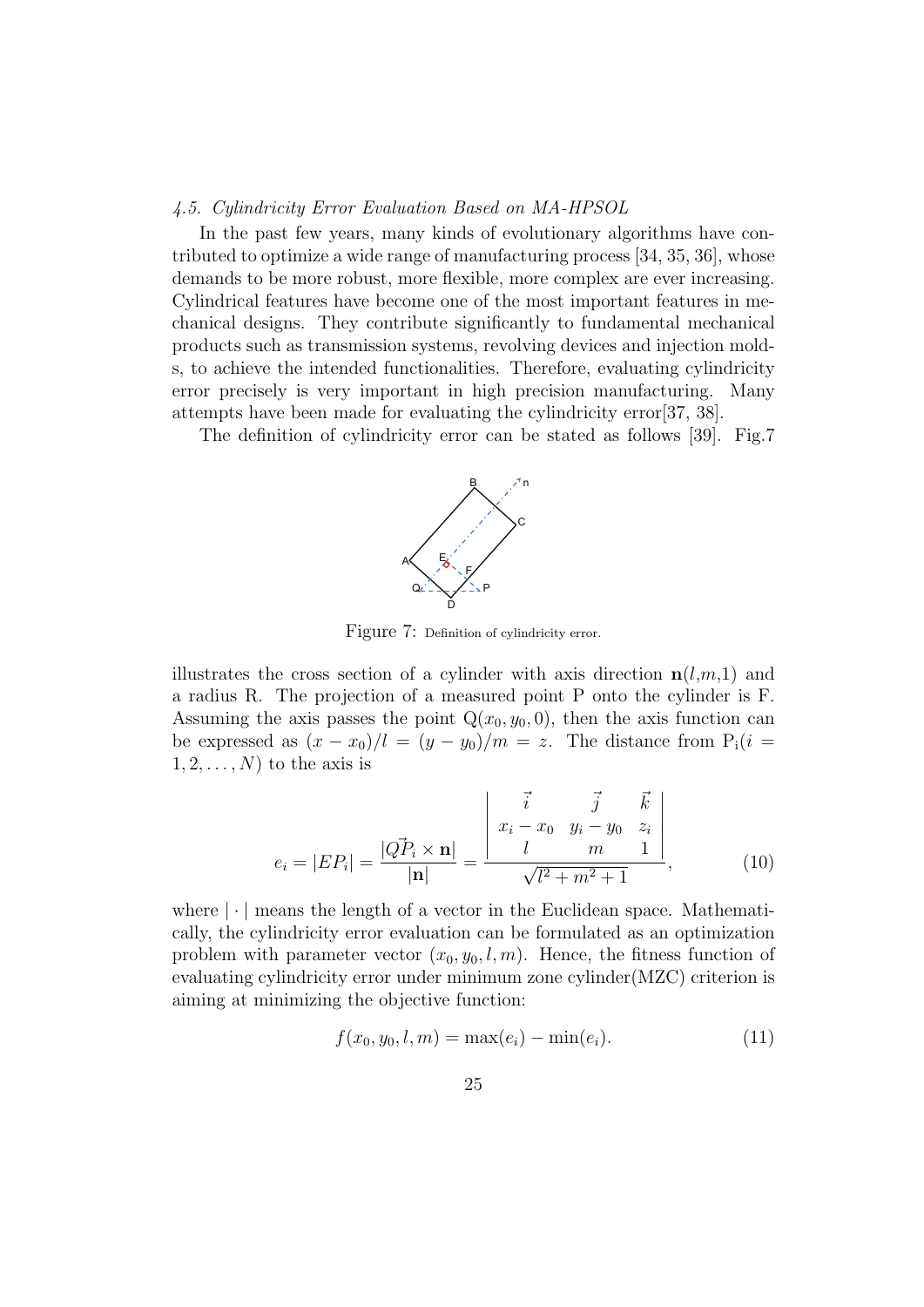Here we will evaluate the cylindricity error by the above proposed MA-HPSOL algorithm and related parameters are set as follows: 1) The MA-HPSOL dependent parameters are set as shown in Table 2; 2) Dimension of particles is 4, which is the length of parameter vector  $(x_0, y_0, l, m)$ ; 3) Terminal condition: maximum generations 100. The remaining parameters are the same as [13]. The measurement data sets are introduced from Ref[38] and [40]. All parameters are initialized in [-1,1]. The evaluating results are given in Table 7 and Table 8.

| Parameter    | Improved GA[37] | PSO[38]    | MA-HPSOL  |
|--------------|-----------------|------------|-----------|
| $x_0$        | 0.0009250       | 0.003315   | 0.0020284 |
| $y_0$        | $-0.0002253$    | 0.002814   | 0.0000496 |
| $z_0$        | 0.0014643       |            |           |
|              | 0.0000435       | $-0.00052$ | 0.0000591 |
| m            | 0.0000162       | 0.000609   | 0.0000214 |
| $n_{\rm c}$  | 0.9996235       |            |           |
| Cylindricity | 0.0105976       | 0.025368   | 0.0104864 |

Table 7: Results of data set 1 cylindricity error evaluation.

Table 8: Results of data set 2 cylindricity error evaluation.

| Parameter    | Improved GA[41] | $PSO-DE[39]$ | MA-HPSOL    |
|--------------|-----------------|--------------|-------------|
| $x_0$        | 0.011853        | 0.010650     | 0.0106429   |
| $y_0$        | 0.047689        | 0.046918     | 0.0469181   |
| $z_0$        |                 |              |             |
|              | $-0.000674$     | $-0.000619$  | $-0.000619$ |
| m            | 0.002960        | $-0.002915$  | $-0.002915$ |
| $\, n$       |                 |              |             |
| Cylindricity | 0.184274        | 0.18397196   | 0.1839592   |

As shown in Table 7 and Table 8, the proposed MA-HPSOL algorithm is a competitive approach in cylindricity error evaluation, which is obviously a complicated optimization problem. When comparing with other types of evolutionary algorithms(Improved GA[37, 41], PSO[38], PSO-DE[39]), the results obtained by MA-HPSOL are better than that listed in existing literatures.

# **5. Conclusion and future work**

This paper presents a high performance memetic algorithm (MA-HPSOL) to deal with complex numerical optimization problems. Within the frame-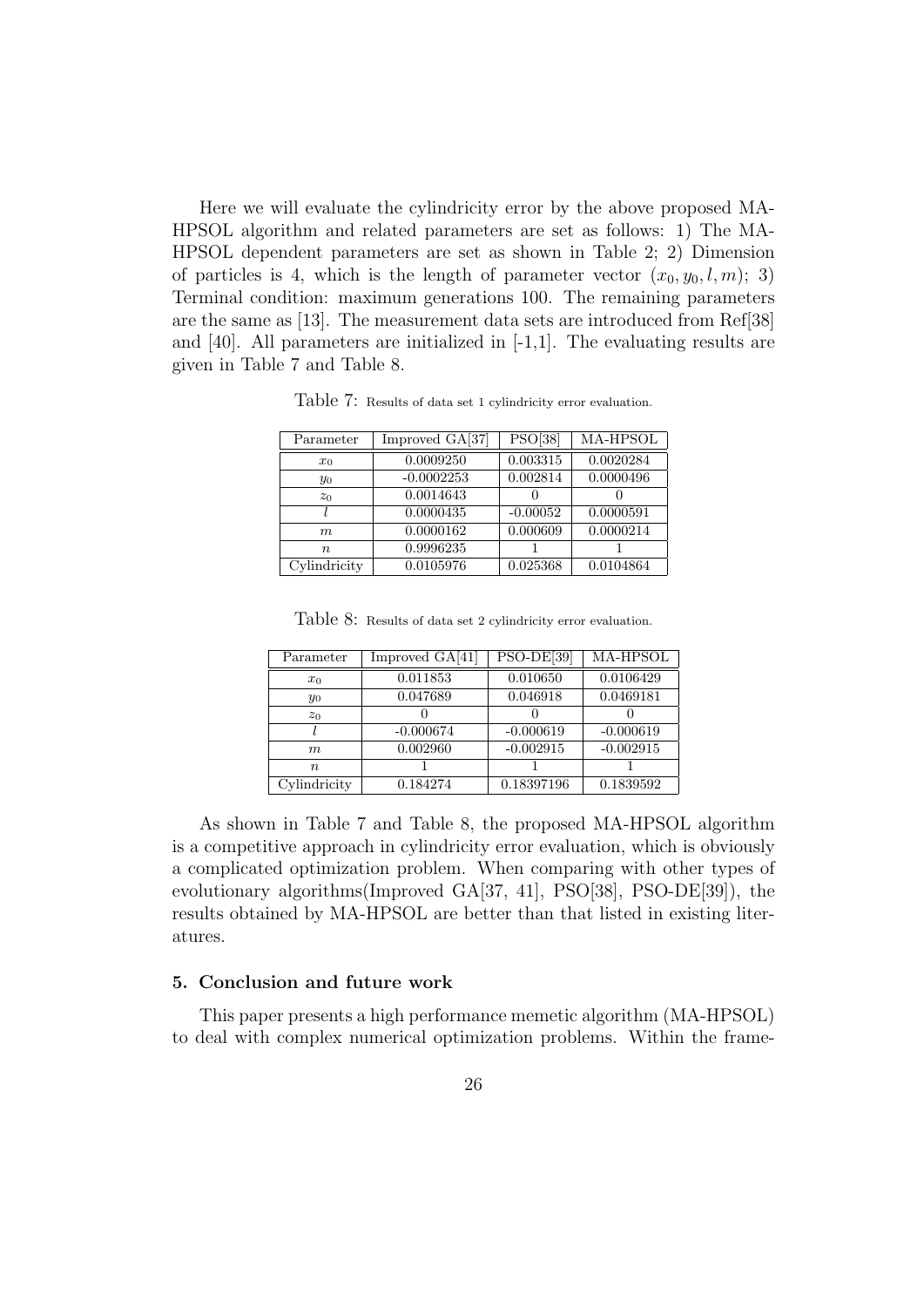work of the proposed algorithm, there are three main components: an hierarchical particle swarm optimizer for exploration, a local search method based on Latin Hypercube Sampling for exploitation and a mutation operator using differential information.

Concretely, the hierarchical PSO is composed of two layers: the bottom layer and the top layer. Particles in each swarm of the bottom layer evolve independently, which means each swarm is a niche with no influence on other swarms. Global best position in each swarm of the bottom layer becomes the candidate of the particle in the top layer, so the global best position in the swarm of the top layer steers the particles in each swarm of the bottom layer indirectly. The local search strategy, Latin Hypercube Sampling, aims at exploiting the best solutions found so far uniformly. Both such exploration and the exploitation operators can help keep the diversity of whole population on a higher level to avoid particles' trapping into local optima. Even if particles in one swarm are trapped in local optima, other swarms are also likely to reach the global optima. Furthermore, a mutation operator, aiming at modifying the particles' positions based on differential information, is used. According to the experimental results on 16 functions, the proposed memetic algorithm (MA-HPSOL) has excellent performance to find global optimal solutions. MA-HPSOL is used to evaluate the cylindricity error and the experimental results show that it can obtain competitive performance as well.

For our future work, two aspects, quantitatively depicting the diversity of the whole population and imposing mutual communication among swarms in the bottom layer, will be investigated in depth.

## **Acknowledgments.**

This work was partially supported by the National Basic Research Program of China (Grant No.2009CB320901) and the European Union Seventh Framework Program (Grant No.247619). We would like to thank Prof. P.N.Suganthan for providing the source code of "CLPSO" .

# **References**

[1] H. Azamathulla, F. Wu, Support vector machine approach for longitudinal dispersion coefficients in natural streams, Applied Soft Computing 11 (2) (2011) 2902–2905.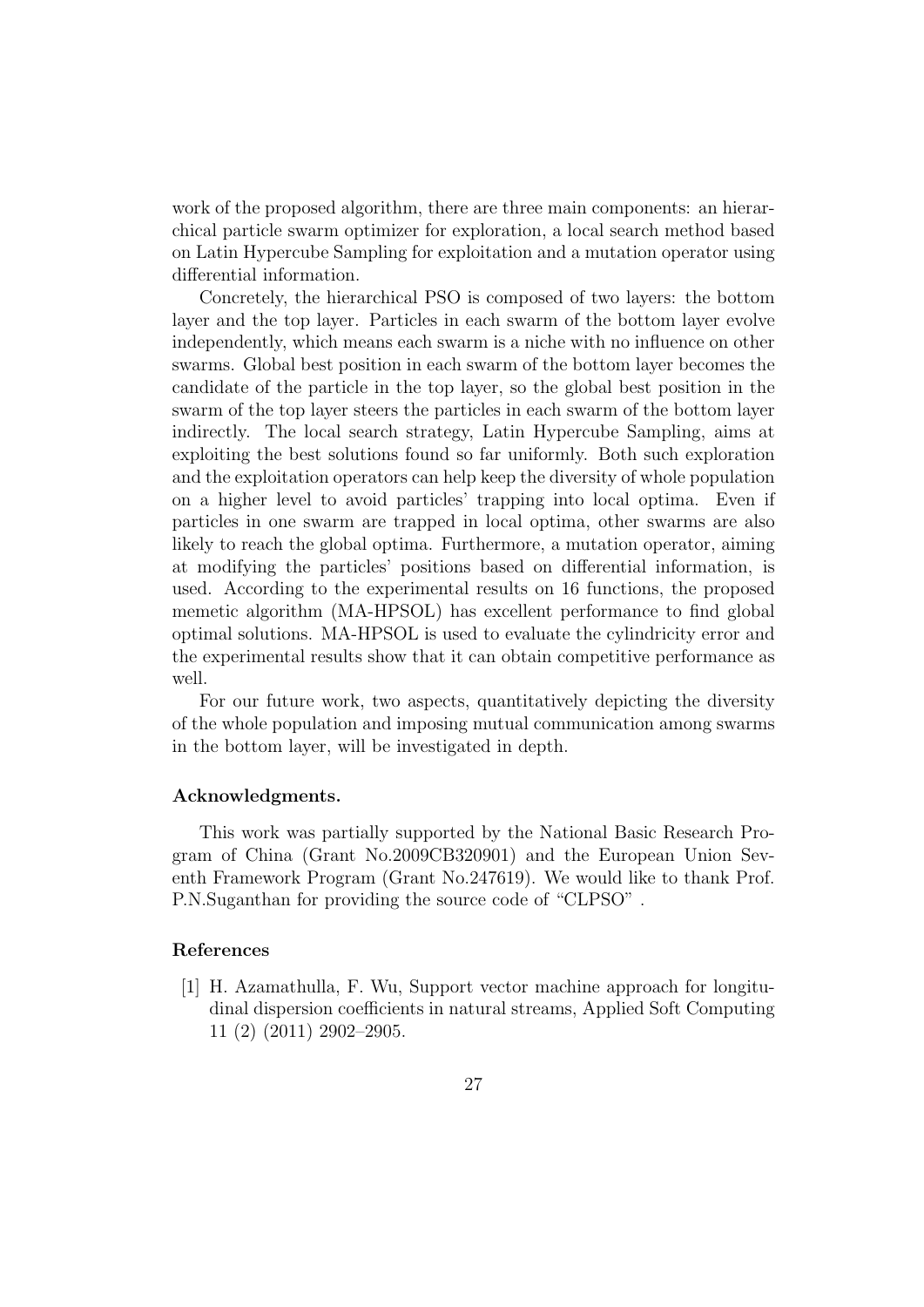- [2] H. Azamathulla, A. Ghani, C. Chang, Z. Hasan, N. Zakaria, Machine learning approach to predict sediment load–a case study, CLEAN–Soil, Air, Water 38 (10) (2010) 969–976.
- [3] J. Kennedy, R. Eberhart, Particle swarm optimization, in: Proceedings of IEEE International Conference on Neural Networks, vol. 4, 1942– 1948, 1995.
- [4] R. Eberhart, J. Kennedy, A new optimizer using particle swarm theory, in: Proceedings of the Sixth International Symposium on Micro Machine and Human Science, 39–43, 1995.
- [5] Y. Shi, R. Eberhart, A modified particle swarm optimizer, in: Proceedings of IEEE International Conference on Evolutionary Computation, 69–73, 1998.
- [6] J. Kennedy, Small worlds and mega-minds: effects of neighborhood topology on particle swarm performance, in: Proceedings of IEEE Congress on Evolutionary Computation, vol. 3, 1999.
- [7] J. Kennedy, R. Mendes, Population structure and particle swarm performance, in: Proceedings of IEEE Congress on Evolutionary Computation, vol. 2, IEEE, 1671–1676, 2002.
- [8] P. Suganthan, Particle swarm optimiser with neighbourhood operator, in: Proceedings of IEEE Congress on Evolutionary Computation, vol. 3, 1999.
- [9] W. Jian, Y. Xue, J. Qian, Improved particle swarm optimization algorithms study based on the neighborhoods topologies, in: Proceedings of IEEE Annual Conference of Industrial Electronics Society, vol. 3, 2192– 2196, 2004.
- [10] K. Parsopoulos, M. Vrahatis, UPSO: A unified particle swarm optimization scheme, Lecture Series on Computer and Computational Sciences 1 (2004) 868–873.
- [11] R. Mendes, J. Kennedy, J. Neves, The fully informed particle swarm: simpler, maybe better, IEEE Transactions on Evolutionary Computation 8 (3) (2004) 204–210.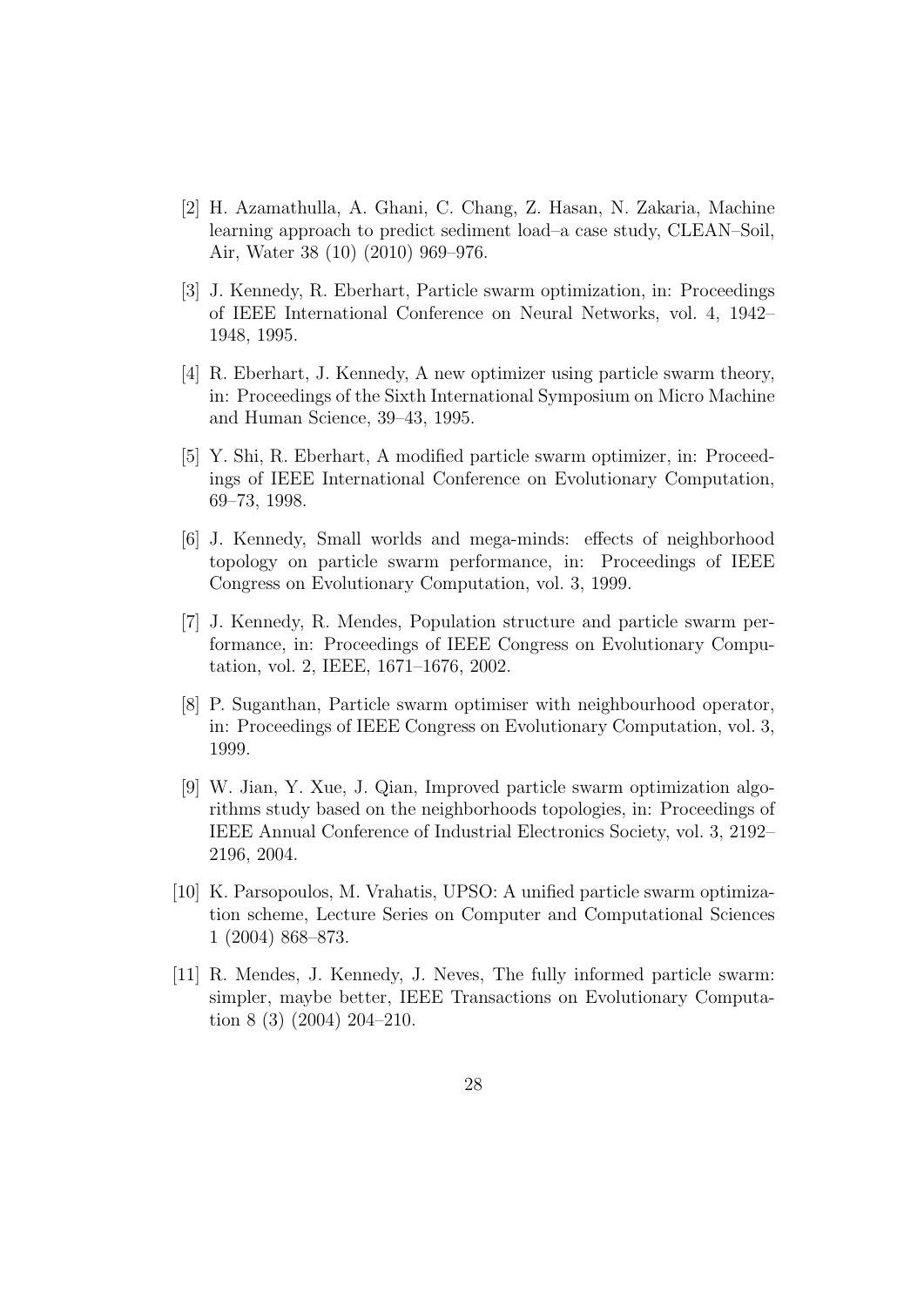- [12] T. Peram, K. Veeramachaneni, C. Mohan, Fitness-distance-ratio based particle swarm optimization, in: Proceedings of IEEE Symposium on Swarm Intelligence, 174–181, 2003.
- [13] J. Liang, A. Qin, P. Suganthan, S. Baskar, Comprehensive learning particle swarm optimizer for global optimization of multimodal functions, IEEE Transactions on Evolutionary Computation 10 (3) (2006) 281–295.
- [14] Y. Jiang, T. Hu, C. Huang, X. Wu, An improved particle swarm optimization algorithm, Applied Mathematics and Computation 193 (1) (2007) 231–239.
- [15] S. Yang, C. Li, A clustering particle swarm optimizer for locating and tracking multiple optima in dynamic environments, IEEE Transactions on Evolutionary Computation 14 (6) (2010) 959–974.
- [16] H. Wang, S. Yang, W. Ip, D. Wang, A particle swarm optimization based memetic algorithm for dynamic optimization problems, Natural Computing 9 (3) (2010) 703–725.
- [17] H. Wang, S. Yang, W. Ip, D. Wang, A memetic particle swarm optimisation algorithm for dynamic multi-modal optimisation problems, International Journal of Systems Science doi:*\*bibinfo*{*doi*}{*10.1080/00207721. 2011.605966*}*.
- [18] C. Chen, Two-layer particle swarm optimization for unconstrained optimization problems, Applied soft computing 11 (1) (2011) 295–304.
- [19] P. Angeline, Using selection to improve particle swarm optimization, in: Proceedings of IEEE International Conference on Evolutionary Computation, 84–89, 1998.
- [20] M. Lovbjerg, T. Rasmussen, T. Krink, Hybrid particle swarm optimiser with breeding and subpopulations, in: Proceedings of the third Genetic and Evolutionary computation conference, vol. 1, Citeseer, 469–476, 2001.
- [21] V. Miranda, N. Fonseca, EPSO-evolutionary particle swarm optimization, a new algorithm with applications in power systems, in: Transmission and Distribution Conference and Exhibition: Asia Pacific. IEEE/PES, vol. 2, 745–750, 2002.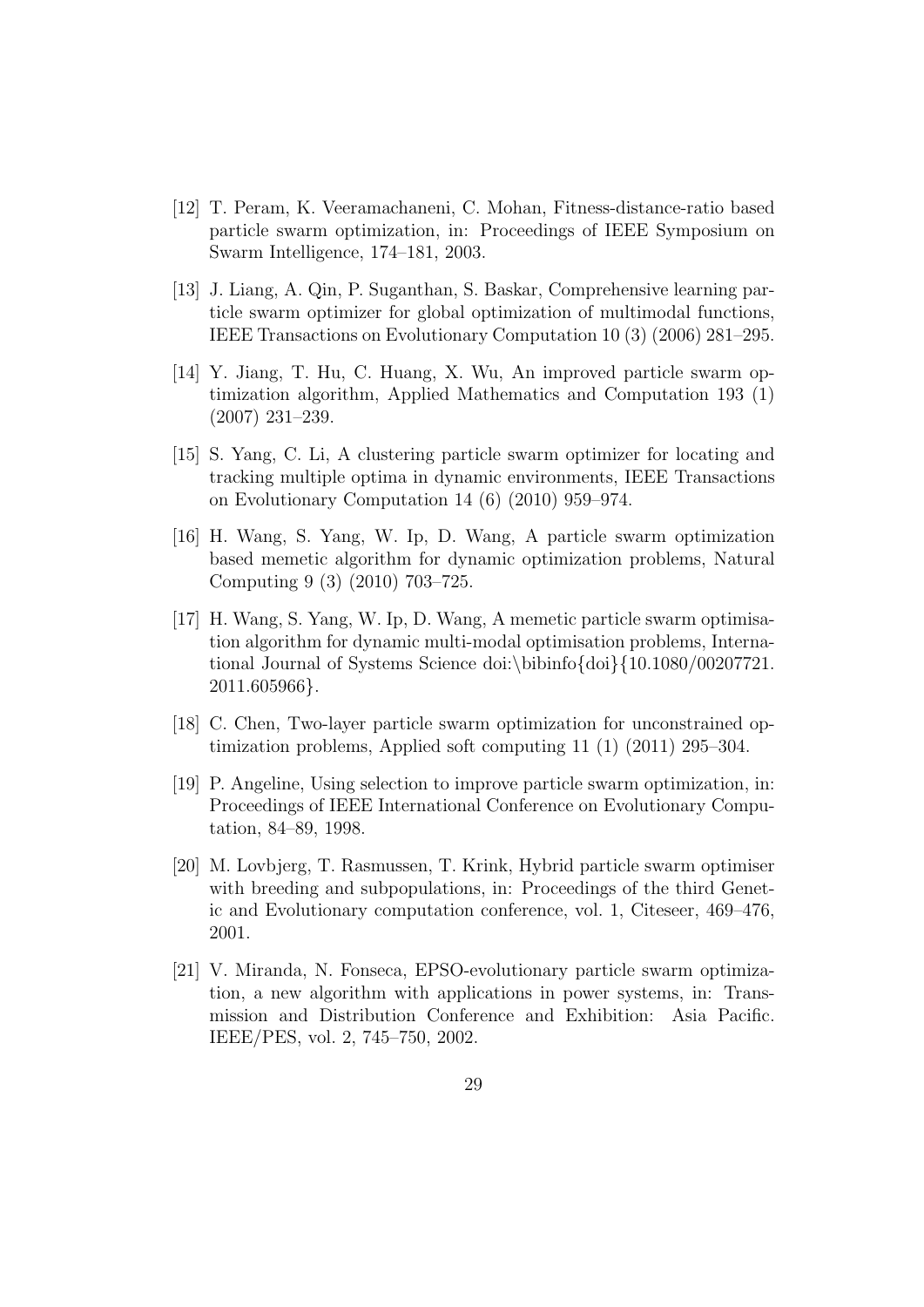- [22] K. Parsopoulos, M. Vrahatis, On the computation of all global minimizers through particle swarm optimization, IEEE Transactions on Evolutionary Computation 8 (3) (2004) 211–224.
- [23] F. Van den Bergh, A. Engelbrecht, A cooperative approach to particle swarm optimization, IEEE Transactions on Evolutionary Computation 8 (3) (2004) 225–239.
- [24] S. Ling, H. Iu, K. Chan, H. Lam, B. Yeung, F. Leung, Hybrid particle swarm optimization with wavelet mutation and its industrial applications, IEEE Transactions on Systems, Man, and Cybernetics, Part B: 38 (3) (2008) 743–763.
- [25] Z. Xinchao, A perturbed particle swarm algorithm for numerical optimization, Applied Soft Computing 10 (1) (2010) 119–124.
- [26] H. Gao, W. Xu, Particle swarm algorithm with hybrid mutation strategy, Applied Soft Computing 11 (8) (2011) 5129–5142.
- [27] S. Hsieh, T. Sun, C. Liu, S. Tsai, Efficient population utilization strategy for particle swarm optimizer, IEEE Transactions on Systems, Man, and Cybernetics, Part B: 39 (2) (2009) 444–456.
- [28] R. Brits, A. Engelbrecht, F. Van den Bergh, Solving systems of unconstrained equations using particle swarm optimization, in: Proceedings of IEEE International Conference on Systems, Man and Cybernetics, vol. 3, 102–107, 2002.
- [29] N. Huy, O. Soon, L. Hiot, N. Krasnogor, Adaptive cellular memetic algorithms, Evolutionary Computation 17 (2) (2009) 231–256.
- [30] A. Qin, V. Huang, P. Suganthan, Differential evolution algorithm with strategy adaptation for global numerical optimization, IEEE Transactions on Evolutionary Computation 13 (2) (2009) 398–417.
- [31] M. McKay, R. Beckman, W. Conover, A comparison of three methods for selecting values of input variables in the analysis of output from a computer code, Technometrics (1979) 239–245.
- [32] J. Liang, P. Suganthan, K. Deb, Novel composition test functions for numerical global optimization, in: Proceedings of IEEE Symposium on Swarm Intelligence, 68–75, 2005.